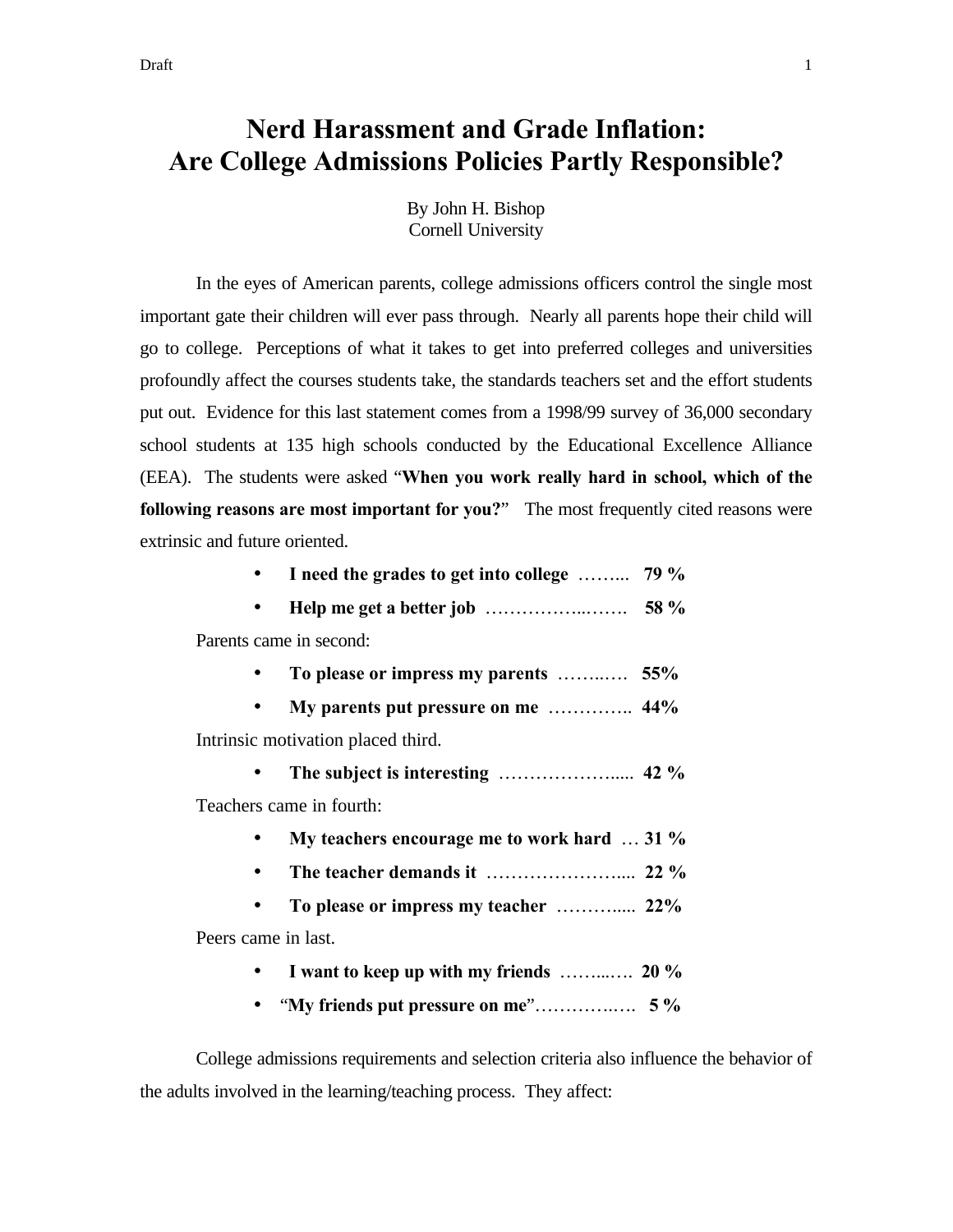- parent decisions about which town to live in, how much TV and video games to allow and how late students can stay out on week nights etc,
- school administrator decisions about which subjects to offer, at what level, and who to assign or hire to teach the course, $<sup>1</sup>$ </sup>
- teacher decisions about what to expect of the students and how to teach the subject and
- school board decisions about adding after-school programs, teacher salaries and contract provisions, etc..

**Many (but not all) of the admissions selection criteria favored by American colleges and universities unwittingly create incentives for educationally dysfunctional behavior by secondary school students, teachers and administrators and by voters in school budget referendums.** The dysfunctional behaviors I refer to include:

- Nerd Harassment--Peer cultures that denigrate studiousness and get you called a "suck up" if you give teachers eye contact or exhibit signs of being interested in what is being taught. Only 39 percent of students think "its annoying when other students talk or joke around in class" or "when students try to get the teacher off track." (EEA Survey 1999, data from Mass, Conn. and NJ)
- High school students taking "Easy A" or "Easy B" courses that require neither thinking nor much work.
- The pressure placed on teachers to limit homework assignments and to pass students who have not learned the material. Thirty percent of teachers say that they feel pressure "to give higher grades than students work deserves" and "to reduce the difficulty and amount of work you assign"(Peter Hart Research Associates, 1994).
- The need that so many teachers feel to sacrifice content and rigor in order to be entertaining.
- Classroom observation studies find that students are actually engaged in learning activities only about half the time they are scheduled to be in school. A study in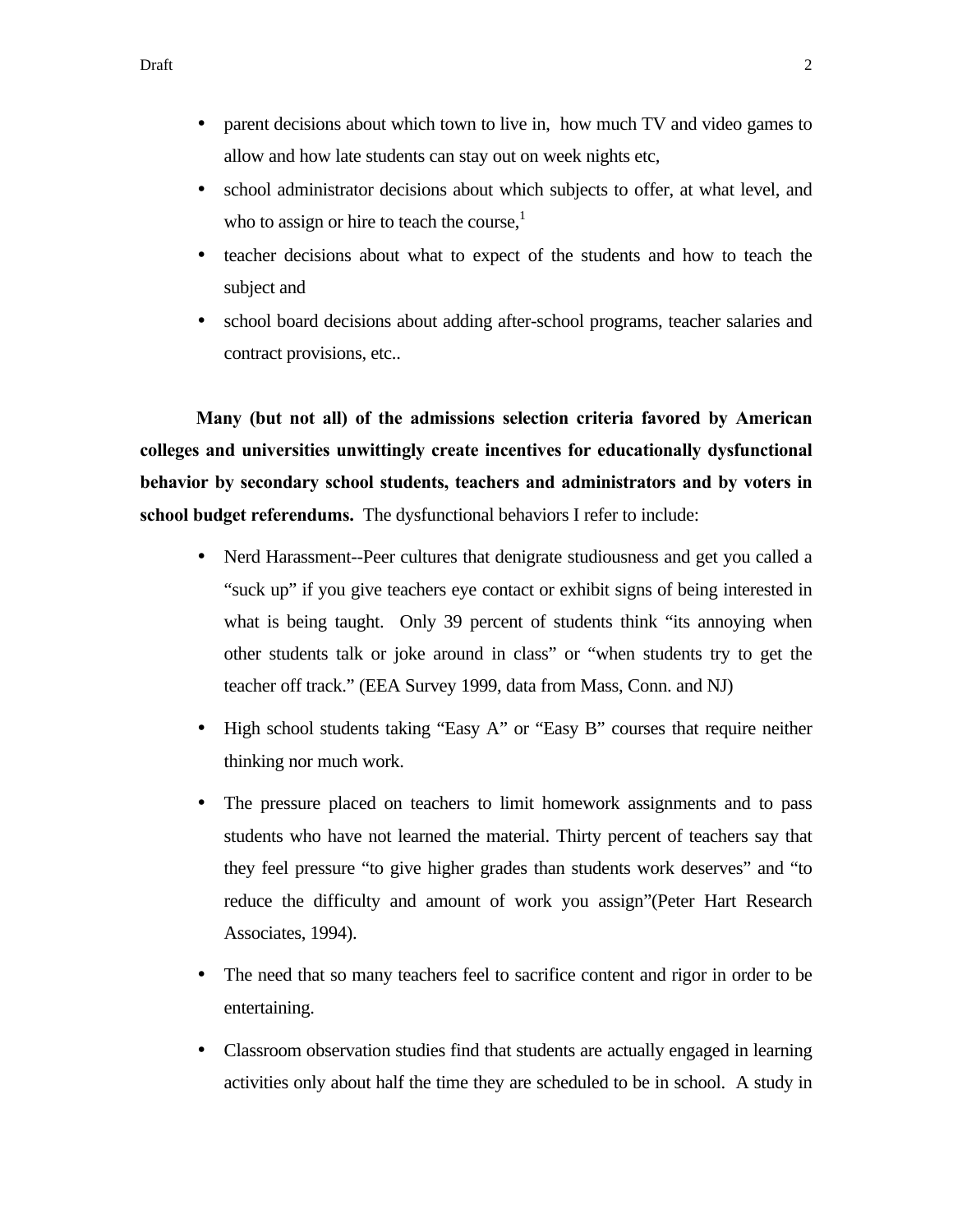Chicago found that students were on task only 51 percent of the scheduled class time at low-achieving schools and 75 percent of scheduled class time at schools with high achieving students (Frederick 1977).

- Principals assigning staff to teach subjects outside their field of expertise and training.—More than half of students in history courses are taught by teachers who neither majored nor minored in history in college. More than half of chemistry and physics students are taught by teachers who did not major or minor in physical science or engineering in college (Ingersoll 1996)
- The low standards set for becoming a secondary school teacher. Most states using the National Teachers Examination/Praxis test have set remarkably low minimum passing scores (Strauss1998)
- The low salaries and low prestige of secondary school teaching. In 1990 female public school teachers were paid 20 percent less than college graduate women pursuing non- teaching careers. Men pursuing teaching careers were paid 35 percent less than college graduates working outside of teaching (Hanushek and Rivkin, 1997)

The problems just cited are a large part of the reason why American students are so far behind their counterparts abroad at the end secondary school.<sup>2</sup> They are also largely responsible for the need to provide remedial instruction to so many college freshman, the high drop out rates at most post-secondary institutions and the failure of so many students to achieve their post-secondary education goals.

How can college admissions criteria be causing so many problems? Some selection criteria are fine: the rigor and challenge of academic courses should be given heavy weight as should externally assessed achievement in these courses. This will induce students to take challenging courses and to work hard in them. They also induce administrators to offer rigorous courses (eg. AP and IB courses) and to hire teachers who have the thorough content background necessary to teach them. Most of the other commonly used selection criteria aptitude test scores, rank in class, high school GPA, rank in class and high school reputation—send as many pernicious signals as they send positive signals.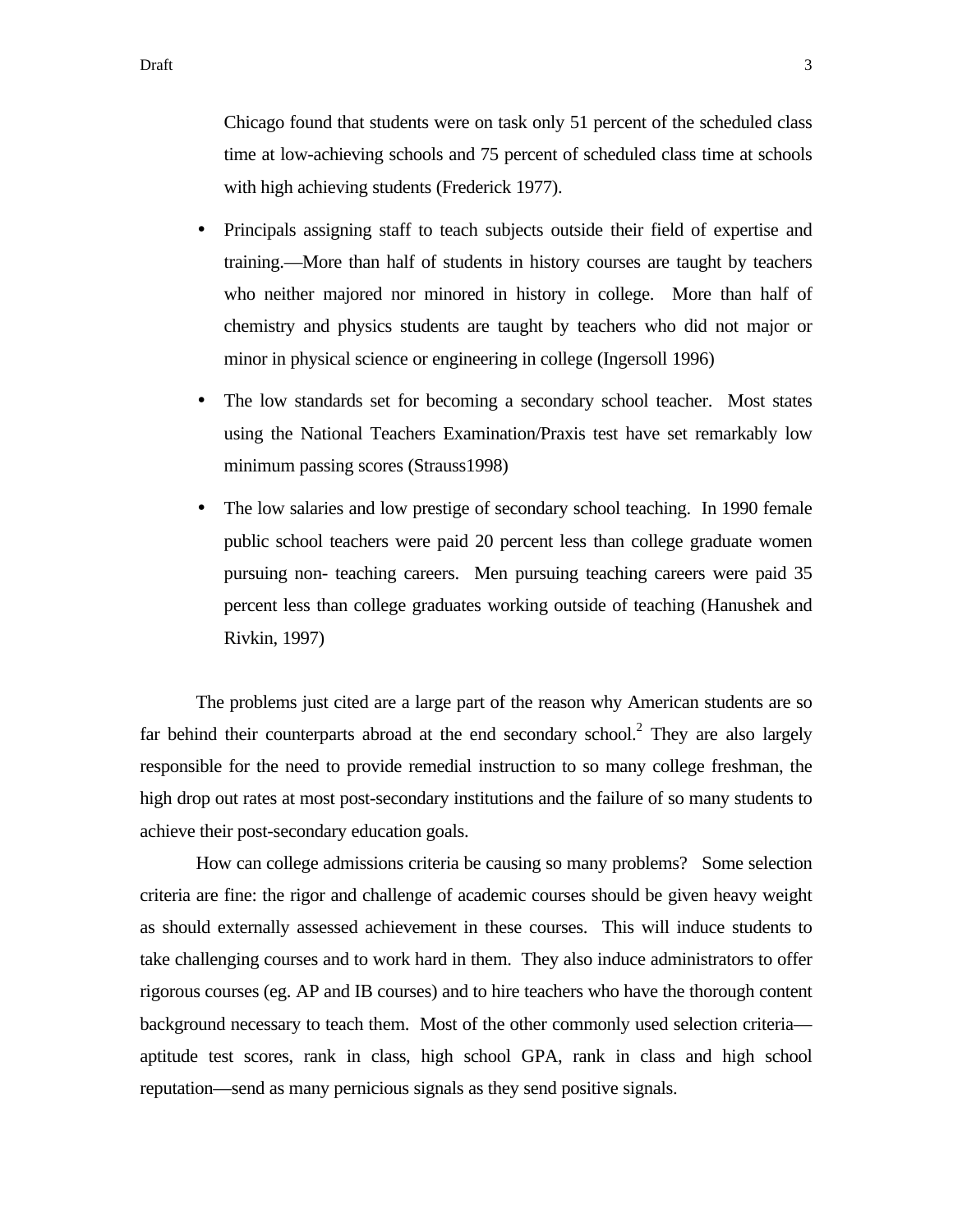**Draft** 4

Proposals for reform will be advanced in section 2 of the paper, but first we need to examine the reasons why the current heavy emphasis on the SAT-I, the ACT and rank in class in admissions decisions is dysfunctional.

## I. **Sending the Right Signals: How College Admissions Policies Can Help Improve Standards and Achievement in High School**

#### **1.1 What s wrong with the SAT-I and the ACT.**

Aptitude tests such as the SAT-I and the ACT fail to assess most of the material- economics, civics, literature, foreign languages and the ability to write an essay--that high school students are expected to learn. The SAT-I indeed leaves history and science out as well. The ACT's science and history test are not linked to specific curricula and are as much a reading test as a test of content knowledge in science and history. From the beginning, the SAT was designed to minimize backwash effects on high school curricula, teaching and student study habits. Indeed, Richard Gummere, Harvard College's admissions director at the time the machine scored multiple-choice Scholastic Aptitude Test (SAT) replaced the curriculum-based essay style College Board Examinations, was very candid about why the SAT had been adopted:

#### *Learning in itself has ceased to be the main factor [in college admissions]. The aptitude of the pupil is now the leading consideration* (Gummere, 1943 p. 5).

Basing college admissions on aptitude tests, sends pernicious messages to students and schools:

- We reward the Smart, not the Studious.
- We don't care how well you write.
- We don't care how much you learned about art or literature.
- We don't care how proficient you are in a foreign language.
- Where the SAT-I is used, we also don't care how much science and history you learned.
- Make sure your child gets a good test prep course.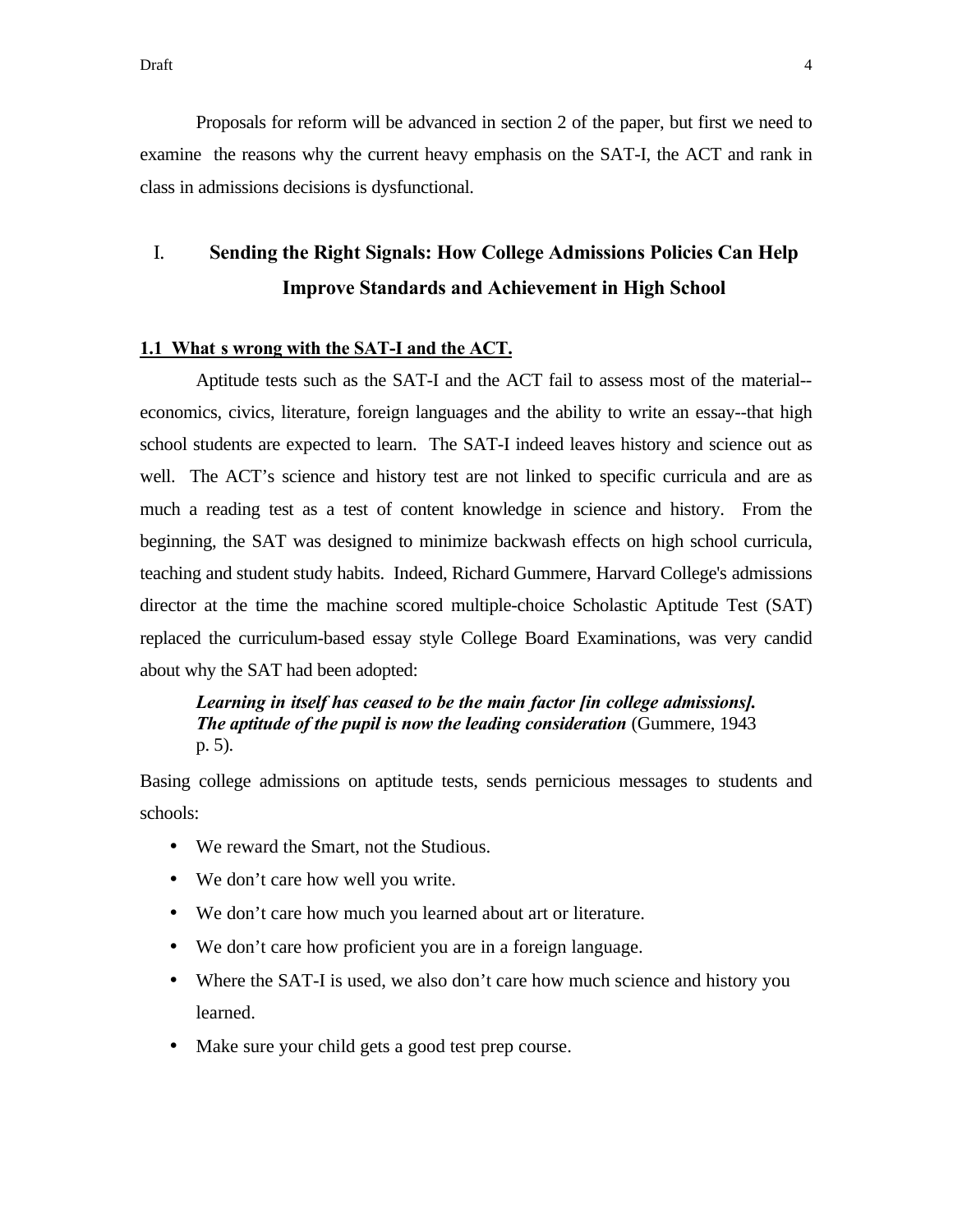• The quality of the Kaplan SAT prep teacher is more important than the quality of the high school's chemistry & history teachers.

These criticisms are not new. Jencks and Crouse (1982) and the College Board's Commission on New Possibilities for the Admissions Testing Program (1990) made similar points a decade ago. Despite the new name, the content of the SAT-I has changed very little.

The solution to these problems is to substitute end-of-course achievement exams (eg. AP exams, SAT-IIs, NYS Regents and Maryland's end of course exams for the SAT-1 and the ACT. Before presenting a detailed proposal, however, the dysfunctional signaling effects of using rank in class and GPA also needs to be examined

## **1.2 Class Rank and Grade Point Averages Discourage the Taking of Challenging Courses**

 Students are not found in challenging courses largely because they choose not to be in them. The guidance counselor in a wealthy suburban community described the process:

*A lot of... parents were in a 'feel good' mode. "If my kids are not happy, I'm not happy.* Probably 25 percent were going for top colleges. *They were pushing their kids hard. The rest---75 percent (I'm guessing at the numbers)---said "No, that's too hard, they don't have to do that."……If they [ the students] felt it was too tough, they would back off. I had to hold people in classes, hold the parents back. [I would say] Let the kid get C's. It's OK. Then they II get C+'s and then B's. [But*] *they would demand,] "No! I want my kid out of that class!"*

Teachers also often support students switching to easier classes.

*....frankly we couldn't get the staff to agree [to hold struggling or lazy students in more rigorous classes] either. They would say, 'He's not learning.* Get him out. Let the kid drop into an easier class.

Teachers are aware of student preferences and adjust their style of teaching and their homework assignments with an eye to maintaining enrollment levels. Attempts to get students to volunteer for tough courses often fail:

*An angry math teacher [who remembering] the elimination of a carefully planned program in technical mathematics for vocational students simply because not enough signed up for it,...[said] 'Its easy to see who really*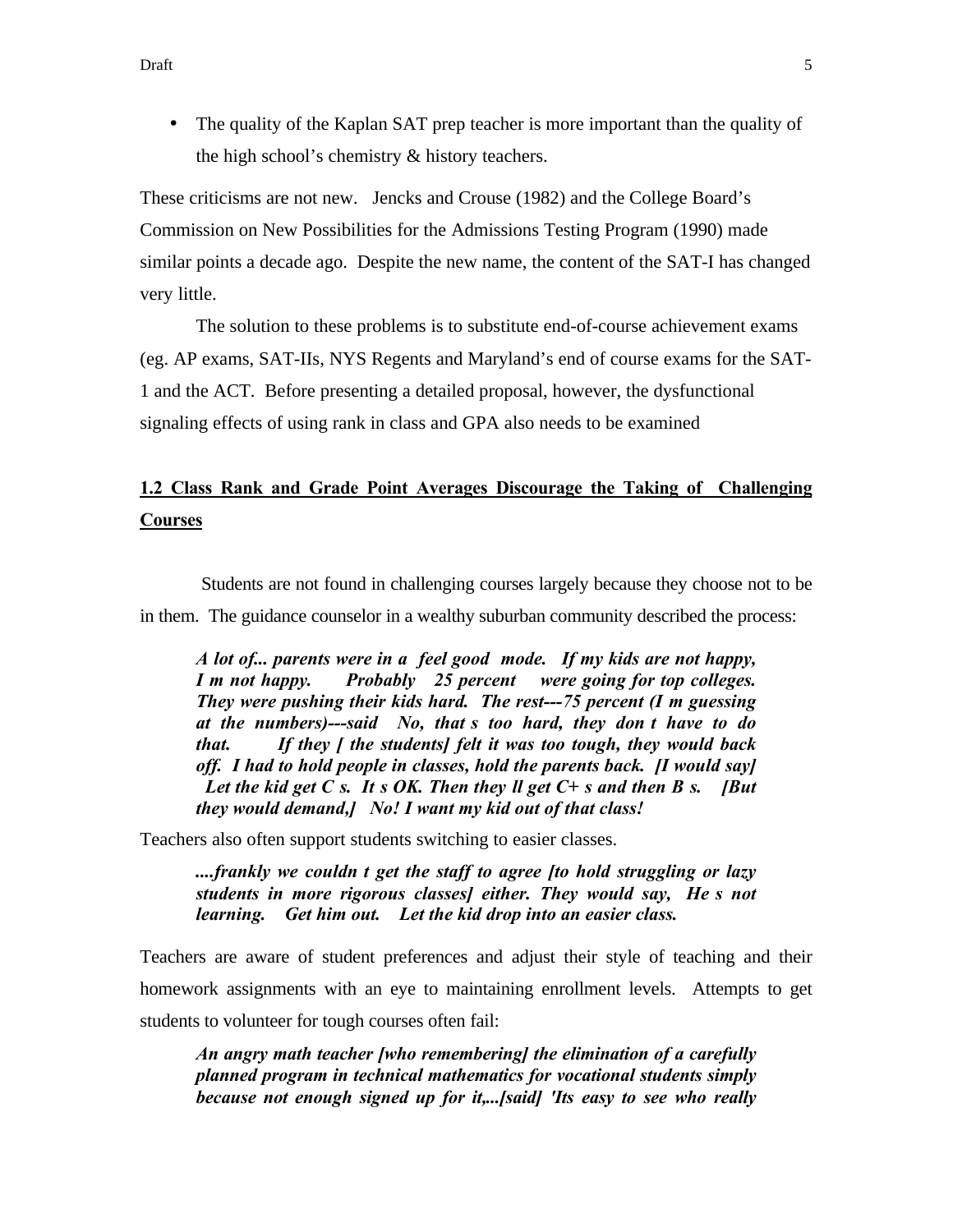#### *makes decisions about what schools teach: the kids do.'* (Powell, Farrar and Cohen 1985, p. 9)

Trying to counteract this problem, college admissions officers have been telling students and counselors that they take the rigor of courses into account. This effort has been partly successful. More students are taking chemistry and physics and advanced mathematics. But apparently many students have not gotten the message and still think taking easy courses is a good strategy. One student told a reporter:

*My counselor wanted me to take Regents history and I did for a while. But it was pretty hard and the teacher moved fast. I switched to the other history and I'm getting better grades. So my average will be better for college. Unless you are going to a college in the state, it doesn't really matter whether you get a Regent's diploma.*(Ward, 1994) ).

Theodore Sizer observed, "A lot of the honors students aren't questers. They dodge the hard problems, the hard courses, to keep their averages up."(1985, p. 53)

We need more effective ways of convincing students to take challenging courses in high school. On May 1, 1994, the New York City Board of Education announced that starting with those entering  $9<sup>th</sup>$  grade in the fall of 1994, all students would have to take 3 Regents level math and 3 Regents level science courses before graduating. Ramon Cortines, Chancellor of New York City School System, declared:

*The easy way out is the road to nowhere. If achievement in our schools is to improve, we must raise our expectations for students and staff. Our system will fail in its obligation to this community unless we equalize educational opportunity and raise standards in all of our schools.* (Charisse

Jones, NY Times, 5/2/94, p. 1)

If New York City's Board of Education and the State Board of Regents can handle the political heat of requiring **all** high school students to take rigorous Regents level courses and pass exams in the subject before getting a high school diploma, why are colleges so timid. Why are they unwilling to say publicly that taking rigorous courses is also "a requirement for admission to our college"?

#### **1.3 Admitting College Freshman on the basis of Class Rank and Grade Point Averages tends to generate an Anti-Nerd High School Peer Culture**

In the EEA survey 24 percent of the students said "My friends make fun of people who try to do really well in school." Fifty-five percent reported that 'My friends joke around and annoy the teacher." Most students give silent support to the students who disrupt classes. Sixty percent said it wasn't annoying "when other students talk or joke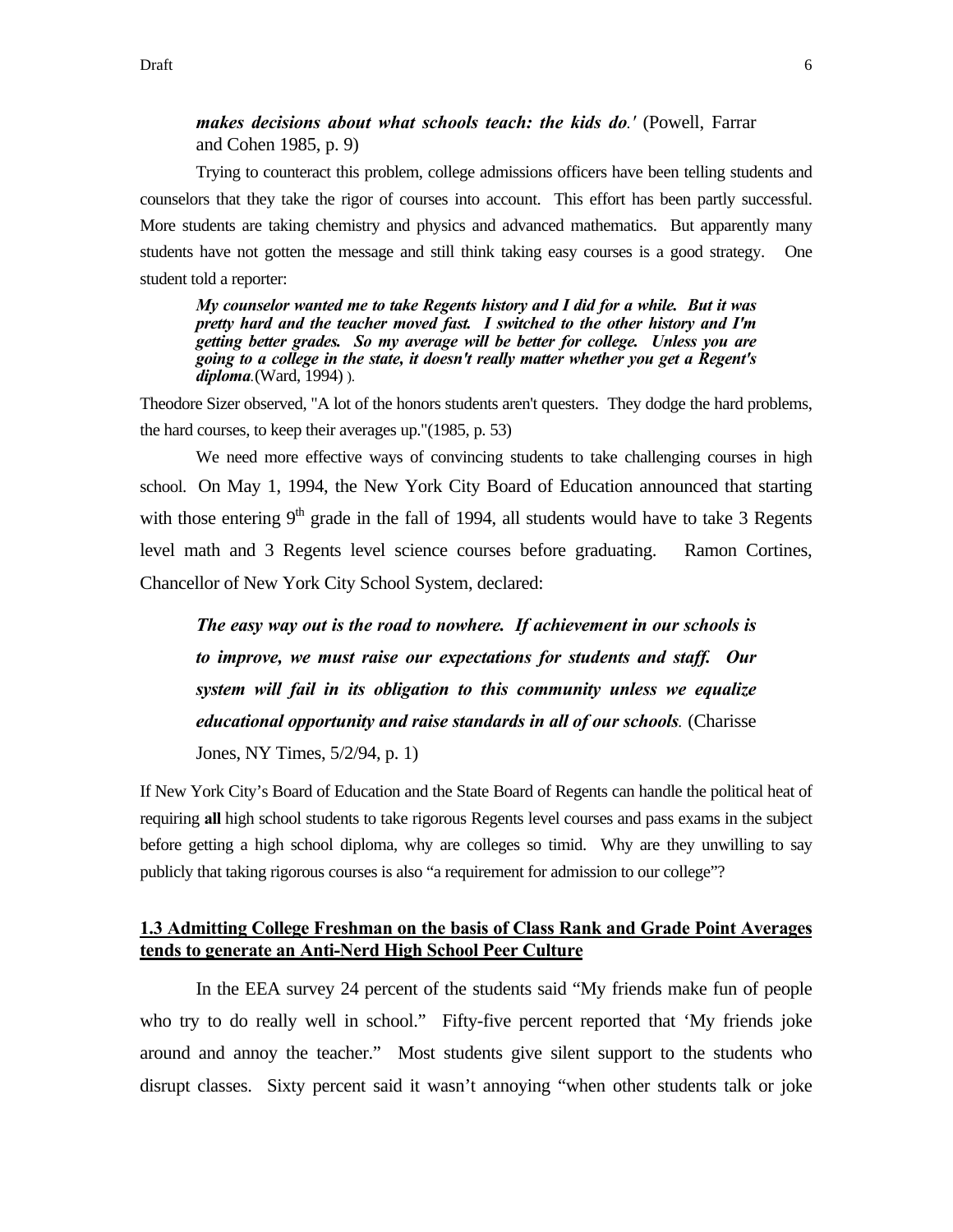around in class." Fifty-eight percent said it wasn't annoying "when students try to get the teacher off track."

Steinberg, Brown and Dornbusch's recent study of nine high schools in California and Wisconsin found that:

...less than 5 percent of all students are members of a high-achieving crowd that defines itself mainly on the basis of academic excellence... Of all the crowds the 'brains' were the least happy with who they are--nearly half wished they were in a different crowd (Steinberg, 1966, 145-146).

One of the reasons for the unpopularity of the studious is our society's almost exclusive reliance on signals of academic achievement that assess performance **relative to other students in a class** (e.g., grades and class rank) rather than relative to a fixed external standard (results on national or provincial examinations). This gives students a personal interest in persuading each other not to study. As one student said, *It was my friends who did better than I on this test. But it was my friends, and still, I was mad at them (Wexler 1992, p. 58).* The studious are often called nerds, dorks and suck-ups, in part, because they are making it more difficult for others to get good grades or to be ranked near the top of the class. Since devoting time to studying for an exam is costly, the welfare of the entire class is maximized if no one studies for exams which are graded on a curve. The cooperative solution is "no one studies more than the minimum." Participants are generally able to tell who has broken the "minimize studying" code and reward those who conform and punish those who do not. Side payments and punishments are made in a currency of friendship, respect, ridicule and harassment that is not in limited supply. For most students the benefits that might result from participating actively in class are less important than the very certain costs of being considered a "brain geek", "grade grubber" or "acting White," so most students abide by the "don't raise your hand too much" "don't give the teacher eye contact" norm.

*Being a brain really did have a stigma attached to it. Sometimes during a free period I would sit and listen to all the brains talk about how much they hated school work and how they never studied and I had to bite my lip to keep from laughing out loud. I knew they were lying, and they knew they were lying too. I think that a lot of brains hung around together only because their fear of social isolation was greater than their petty rivalries. I think that my two*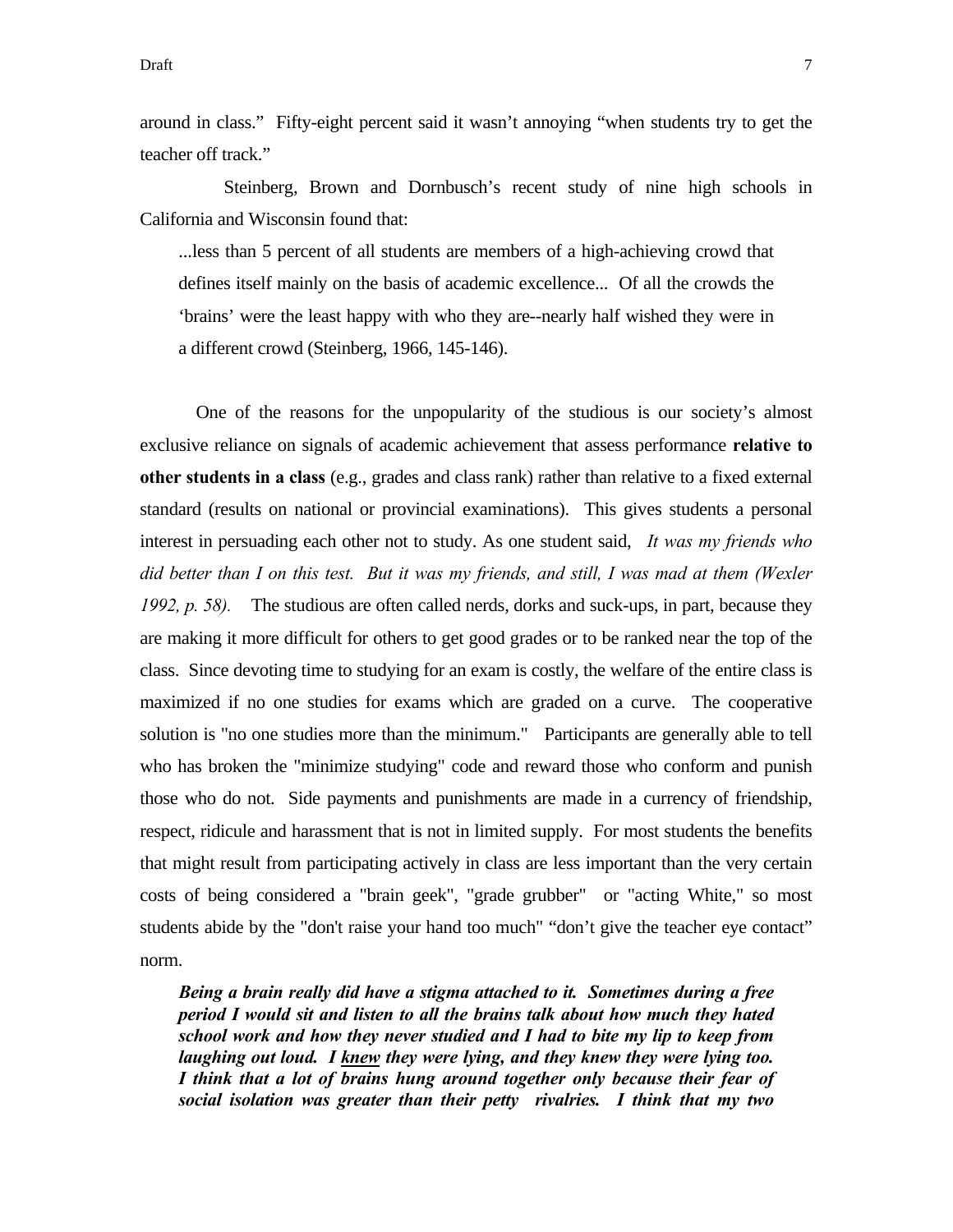#### *friends who were brains liked me because I was almost on their level but I was not competitive (Tim 1986).*

Note how those who broke the 'minimize studying' norm tried to hide the fact from classmates. They did not espouse an alternative "learning is fun and important" norm.  $3$ 

 If, by contrast, students are evaluated relative to an outside standard, they no longer have a personal interest in getting teachers off track or persuading each other to refrain from studying. Peers should become less supportive of students who joke around in class or try to get the class off track.

#### **1.4 When Class Rank and GPA Determines Access to College, Teachers are seen as Judges not Coaches. They are not perceived as on the student's team.**

External assessment of accomplishment puts students, teacher and parents on the same team. It assists the development of mentoring relationships between teachers and students. In the absence of external assessment, the effort to become friends with one's students and their parents tends to deteriorate into extravagant praise for mediocre accomplishment. In courts of law, judges must disqualify themselves when a friend comes before the bar. Yet, American teachers are placed in this double bind every day. Often the role conflict is resolved by lowering expectations or hiding failure with charitable phrases such as "does good work when he chooses to participate." Other times the choice of high standards means that close supportive relationships are sacrificed.

This is one of the considerations that has led most European secondary school teachers to support externally graded exams and external reviews of a student's completed projects. When changes in this system were proposed in Ireland, the Association of Secondary Teachers of Ireland wrote:

#### *Major strengths of the Irish educational system have been:*

*(i) The pastoral contribution of teachers in relation to their pupils*

 *(ii) the perception of the teacher by the pupil as an advocate in terms of nationally certified examinations rather than as a judge.*

*The introduction of school-based assessment by the pupil's own teacher for certification purposes would undermine those two roles, to the detriment of all concerned....*

*The role of the teacher as judge rather than advocate may lead to legal accountability in terms of marks awarded for certification purposes. This would automatically result in a distancing between the teacher, the pupil and the parent. It also opens the door to possible distortion of the results in response to either parental pressure or to pressure emanating from competition among local schools*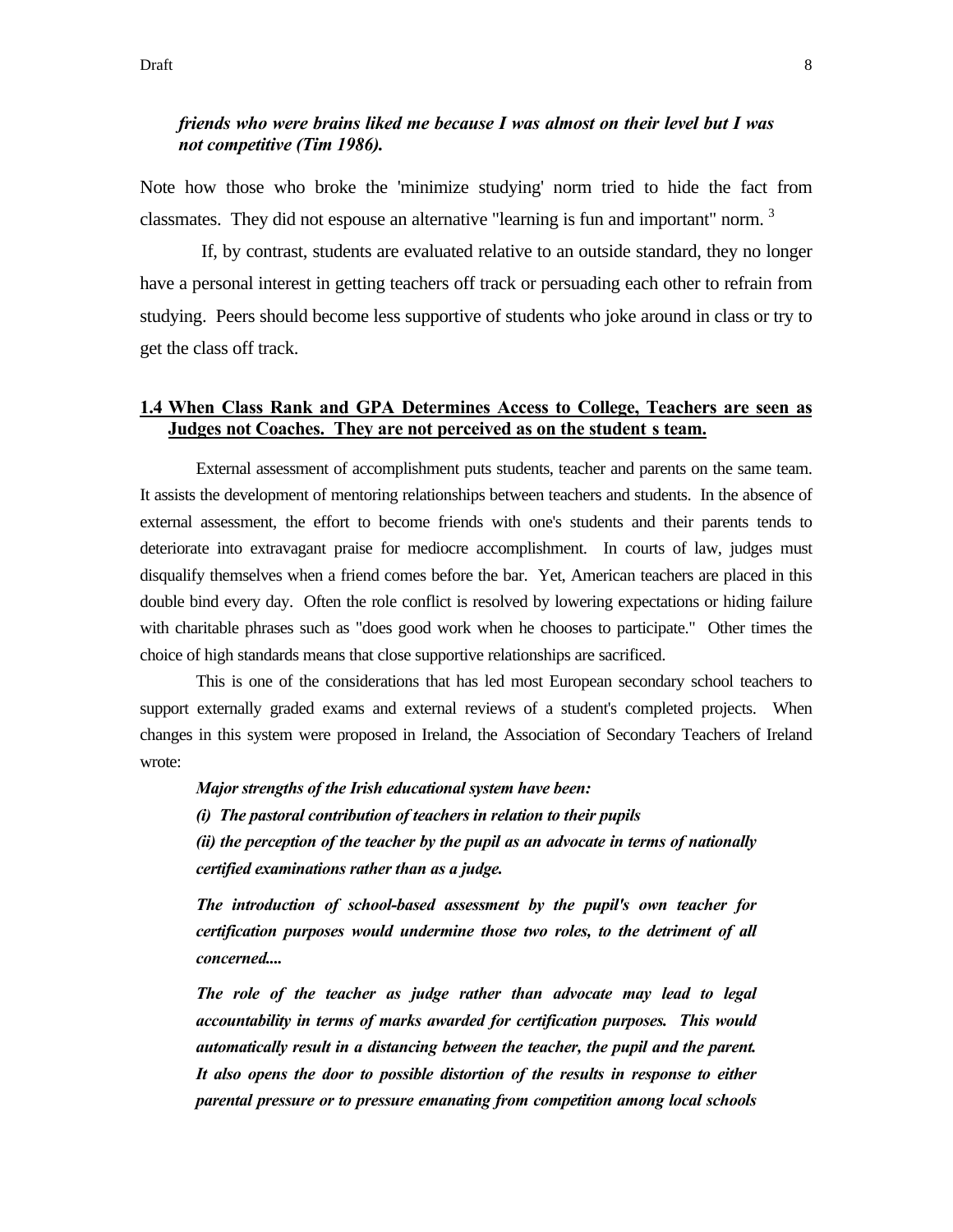The EEA data set is an excellent place to test whether CBEEES tend to generate a student peer culture that is more supportive of learning and has a more favorable perception of teachers.<sup>4</sup> New York State has a low to medium stakes curriculum-based external exam system in place, the Regents exams. Its neighboring states do not. Attitudes in New York can be compared to neighboring states. School means on various attitude and behavior indices were constructed for each gender and each grade surveyed at each of the 135 high schools in the study. Forty-two percent of the schools were from New York State. Multiple regression models were estimated predicting these indices as a function of gender, grade, a dummy variable for grades 7 or 8, parental education of the students in the school, average number of siblings, proportion of students living in single parent homes, proportion of students Hispanic, proportion of students Asian and proportion of students African-American, a dummy variable for non-public school and dummy variables for state. New York State was the excluded category. Figure 1 presents a graphical representation of how student attitudes in Connecticut, Massachusetts and New Jersey differ from those in New York. The metric of the X axis is standard deviations of the individual student data on each attitude index. In the estimations predicting attitudes, New York is significantly different from Connecticut or Massachusetts (at the 5% level on a two tail test) if the difference has an absolute value greater than .07 . New York is significantly different from New Jersey if the difference is greater than |.08|.

The Motivating Teachers index was derived from questions asking the student to agree or disagree with statements like "My teachers grade me fairly," "My teachers maintain good discipline in the classroom" and from responses like "To please or impress my teacher" to the question about what motivates them to work hard. Items that had a negative effect on the teacher motivation index were answers of "I disliked the teacher" or "The teacher was very disorganized" in response to a question about reasons for not doing assigned work. The final item in the index was a "The teacher was unfair" response to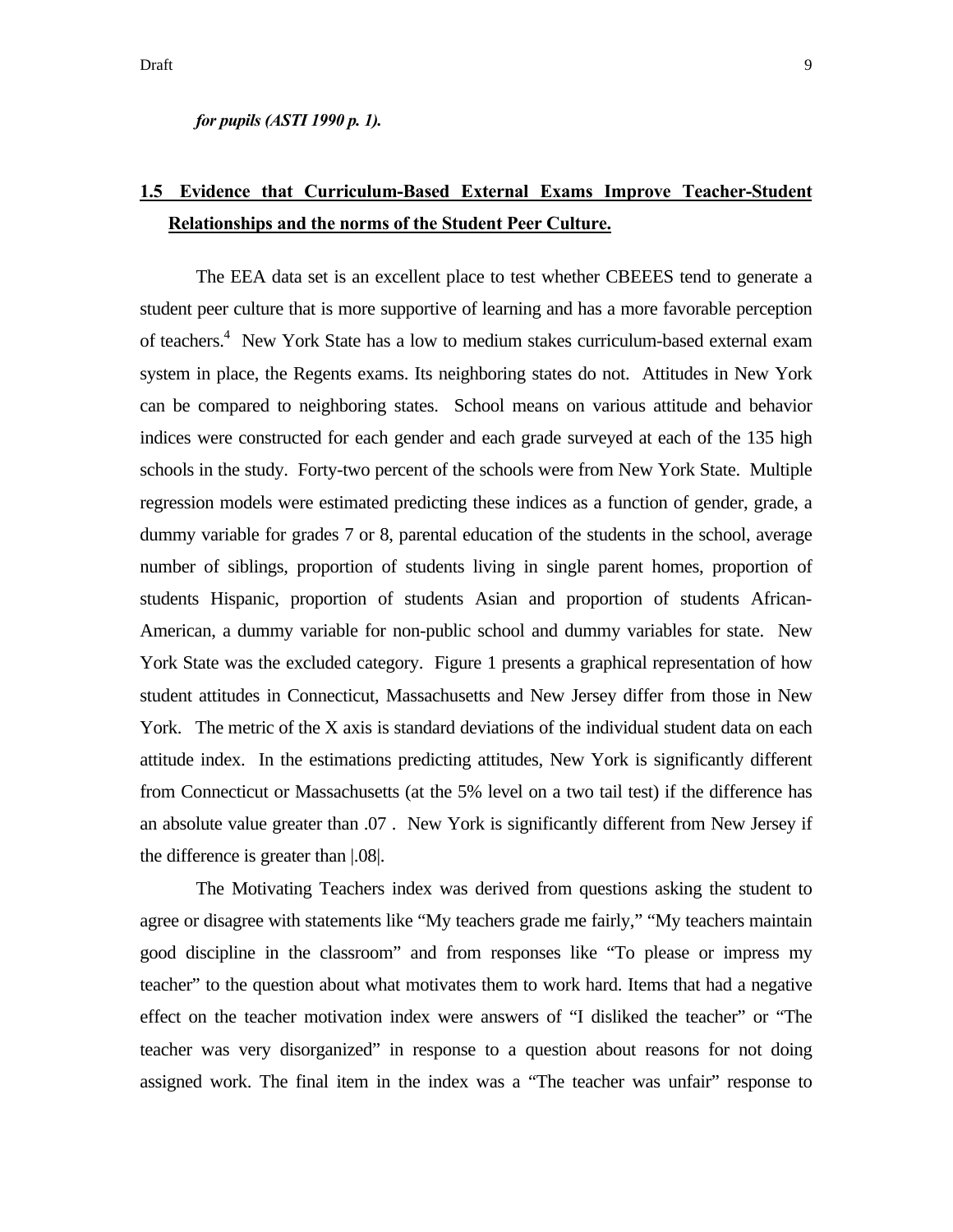"Everyone gets a poor grade sometimes. When you get a poor grade, which reason usually causes the low grade."<sup>5</sup> The Motivating Teachers index is 25 percent of a population standard deviation lower in Massachusetts high schools, 17 percent of an SD lower in Connecticut high schools and 12 percent of an SD lower in New Jersey high schools.

The *Its Annoying when Students Joke or Distract* index is a normalized average of the responses to the two questions given at the beginning of section 1.3 about whether the respondent is annoyed when other students talk or joke around in class or try to get the teacher off tract. Compared to New York students, classroom disruptions were .2 SDs less annoying for Massachusetts students, .12 SDs less annoying for Connecticut students and .15 SDs less annoying for New Jersey students.

Thirty-eight percent of EEA students agreed that "If most of the class did not understand a concept, some of my teachers do not put it on the test." This is a direct measure of whether students perceive classroom expectations to be negotiable. If the students do not put the time in to learn the material, the teacher will back off the expectation that the students learn it. Students in the three neighboring states were significantly more likely to agree with this proposition than New York students.

The Positive Peer Pressure index was derived from the following questions: "My friends think it is important for me to do well in science [mathematics, English] in school." Agree or Disagree and "How important do your friends think it is to study hard to get good grades?" The two other items in the index were choosing "My friends put pressure on me," and "I want to keep up with my friends" as reasons for working hard. New York students experienced significantly more positive peer pressure than students in neighboring states. Positive peer pressure was 11 percent of an SD lower in Connecticut, 17 percent of an SD lower in Massachusetts and 20 percent of an SD lower in New Jersey.

The Intrinsic Motivation Index is based on the answers to four questions: "How often…do you find what you are studying intrinsically interesting"; "If I didn't need good grades, I'd put little effort into most classes"[reflected] and responses of "The subject is interesting" and " I want to learn the material" to the question about reasons for working hard. New York high schools were significantly higher (12 to 14 percent of an SD higher) on the Intrinsic Motivation index than Massachusetts and New Jersey high schools.

The question about reasons for working hard also provided the items for the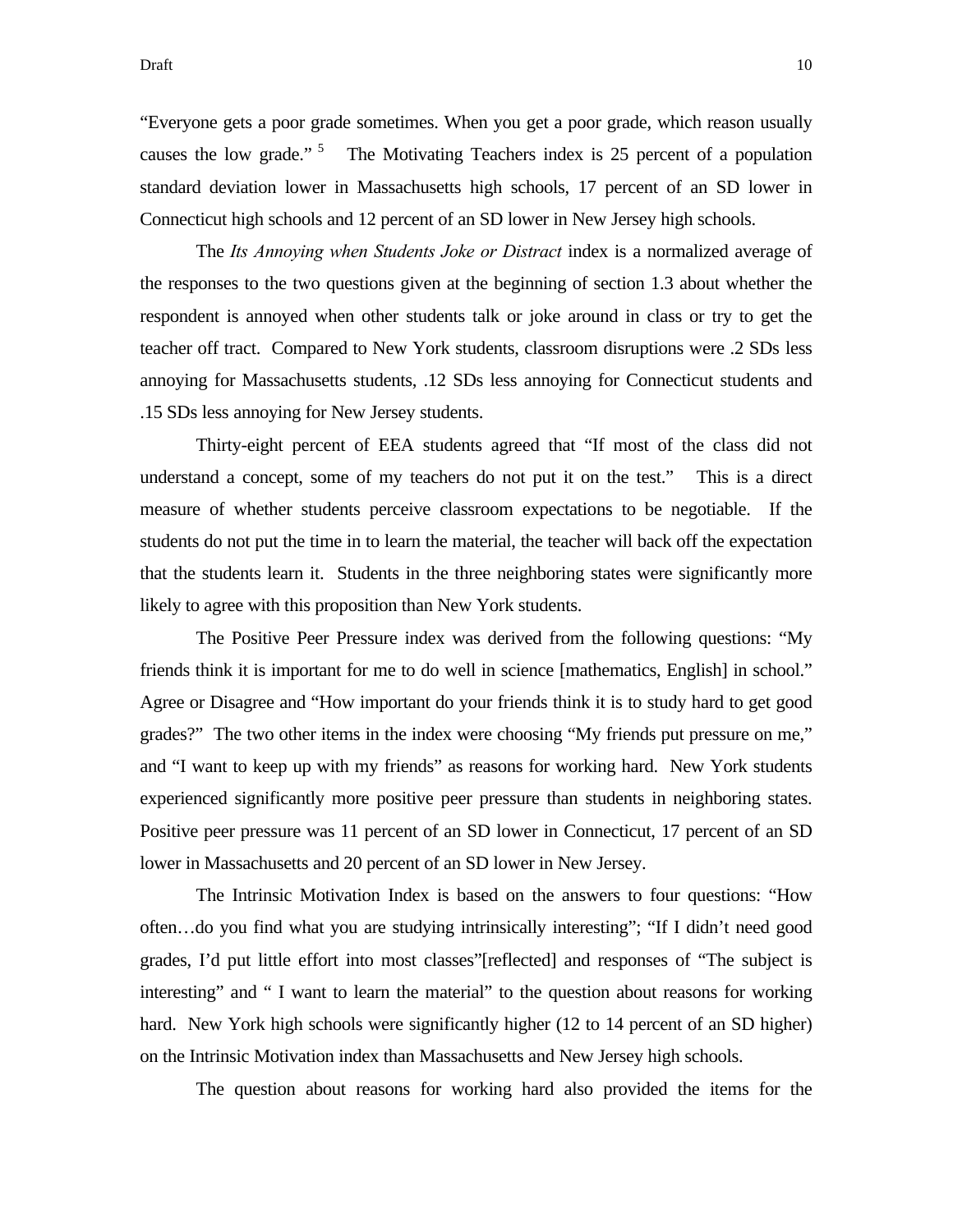**Draft** 11

Motivated to Please Parents index. The Please Parents index was an normalized average of the following responses to that question: "My parents put pressure on me", "I don't want to embarrass my parents" and "To please or impress my parents." High schools in Connecticut and New Jersey were significantly lower (6 to 12 percent of an SD lower) on this index than high schools in New York State.

Figure 2 presents differences between the states in student behavior. The Student Engagement index is based on the following questions: How often: "do you really pay attention in class?", "does your mind wander?", "do you joke around in class?", "do you contribute to class discussion?" and "do your homework for one class in another?" New York students are 22 percent of an SD more engaged than student in Massachusetts and 12 percent of an SD more engaged than New Jersey students.

New York students are significantly more likely than Massachusetts students to "study together (outside of class)" and to talk with friends "outside of class about things we learned in school." They are also more likely to do homework assignments than students in Massachusetts and Connecticut. They spend significantly (16 minutes per day) more time doing homework than students in New Jersey. They also spend significantly more time (22 extra minutes) studying for end of marking period history exams than students in Massachusetts. They are also substantially more likely to be in college prep or honors classes than students in Connecticut and New Jersey. With only two exceptions—the negative peer pressure index and the Friends skip class, joke and neglect their work index the comparisons are all in favor of New York.

#### **1.6 Externally Set End-of-Course Exams Improve Teaching**

Many fear that external exams will negatively effect teaching. Opponents argue that "preparation for high stakes tests often emphasizes rote memorization and cramming of students and drill and practice teaching methods" and that "some kinds of teaching to the test permits students to do well in examinations without recourse to higher levels of cognitive activity (Madeus 1991 p. 7-8)."

CBEEES advocates counter by challenging the assumption implicit in the above argument that examinations developed by the committees of teachers working for state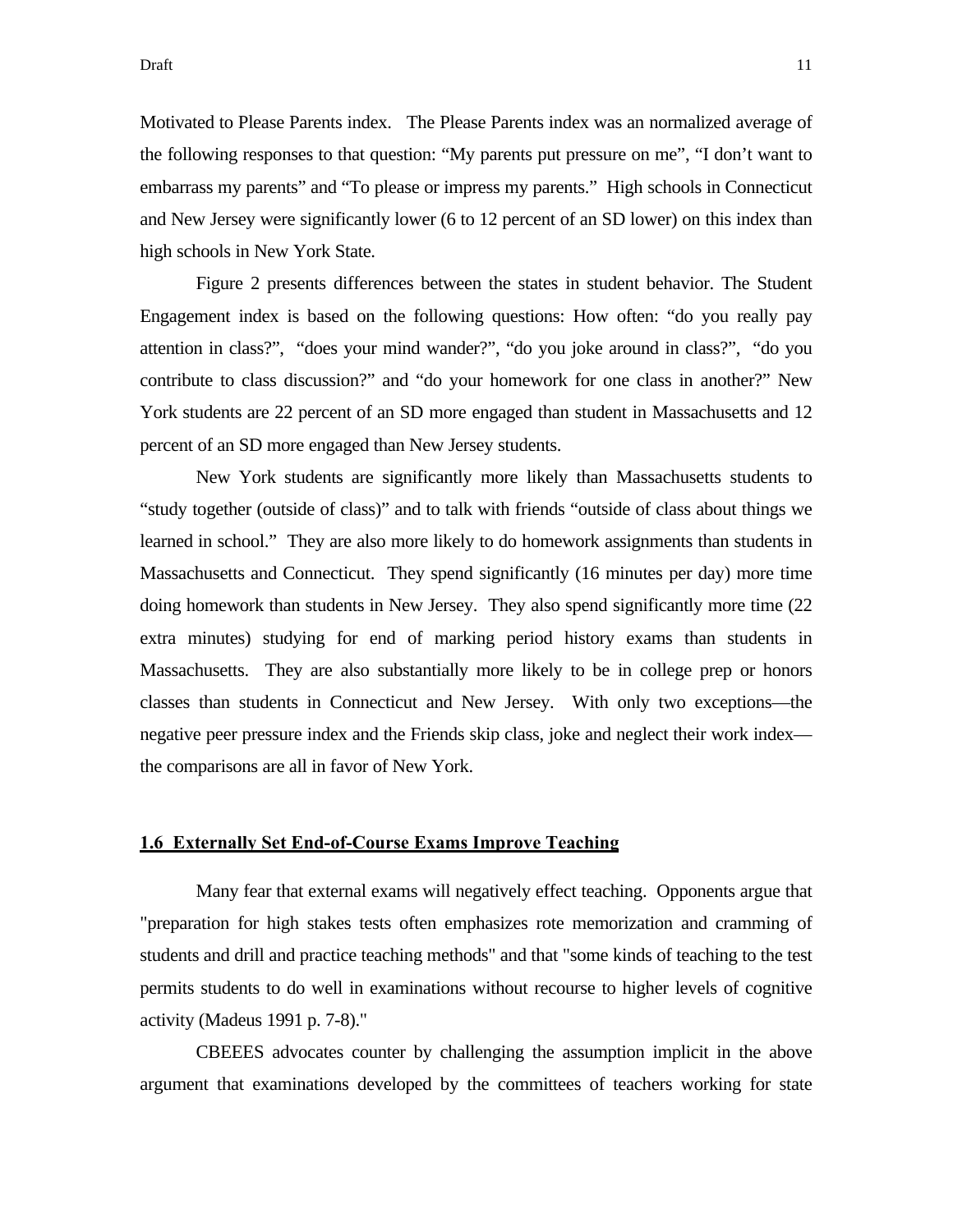departments of education are/will be worse than the tests developed by individual teachers. In fact, the tests that teachers develop for themselves are generally of very low quality. Fleming and Chambers (1983) study of tests developed by high school teachers found that "over all grades, 80% of the items on teachers' tests were constructed to tap the lowest of [Bloom's] taxonomic categories, knowledge (of terms, facts or principles)"(Thomas 1991, p. 14). Rowher and Thomas (1987) found that only 18 percent of history test items developed by junior high teachers and 14 percent items developed by senior high teachers required the integration of ideas. College instructors, by contrast, required such integration in 99 percent of their test items. Secondary school teachers test low level competencies because that is what they teach.

If care is taken in designing external exams, they can induce improvements in instructional practice. Sherman Tinkelman, New York State's Assistant Commissioner for Examinations and Scholarships, describes one such instance:

For years our foreign language specialists went up and down the State beating the drums for curriculum reform in modern language teaching, for change in emphasis from formal grammar to conversation skills and reading skills. There was not very great impact until we introduced, after notice and with numerous sample exercises, oral comprehension and reading comprehension into our Regents examinations. Promptly thereafter, most schools adopted the new curricular objectives (Tinkelman, 1966 p. 12).

External end-of-course exams also strengthen incentives to hire highly competent teachers who are throughly prepared in the subjects they will teach. In the absence of such exams, the principal who has a surplus of biology teachers will find it convenient to assign one of them—probably the most junior—to teach chemistry or physics despite the fact they took only one or two physical science courses in college. Need something for the football coach to do. Have him teach history.

 If the only signal of how much students have learned is the grade the classroom teacher awards, teachers become unaccountable. If the class is not going well, he can hide this from his colleagues and the principal by lowering what he expects the students to accomplish. If the teacher's primary function is to rank their students—that's what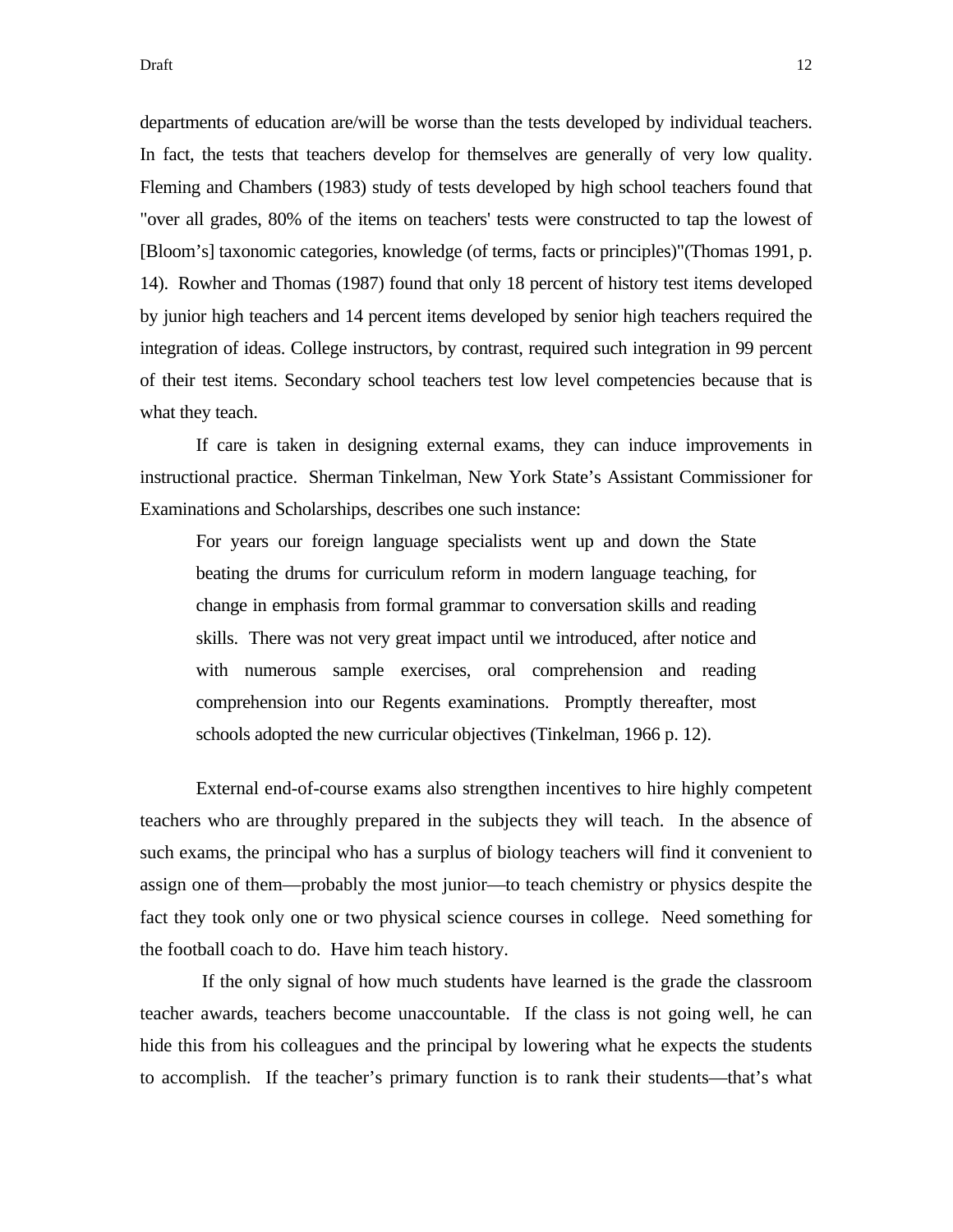using rank in class as an important selection criterions tells high schools—there is no need to pay teachers wages that are comparable to those of other college graduates. Schools do not have to pay high wages to recruit caring teachers who can entertain adolescents for 45 minutes a day and do a fair job of ranking them at the end of the semester. If they want teachers who can also teach mathematics, history or chemistry to a high level, they will need to pay more. A GPA/class rank driven signaling system undermines the case for setting high standards for entry into secondary teaching. Without a system of external end-of-course exams to force school administrators to set much higher subject matter competence standards when hiring new teachers, the coming shortage of teachers will be handled by lowering minimum hiring standards not by raising wages to a point where the teaching profession competes effectively for talent with other college graduate occupations.

#### **1.7 High School Reputations do not change quickly when schools Improve. As a result, incentives to raise standards at the local high school are very weak.**

Many of the dysfunctional effects of basing admissions decisions on course grades and rank in class could be eliminated if colleges had perfect information about the instructional quality and grading standards of each course taught at each of the high schools from which students apply and then used that information to adjust the grades to a common metric. Obviously, college admissions officers do not have anything like this kind and amount of information about the academic standards of particular high schools. They do, however, have opinions about the academic quality of individual schools and they base admissions decisions, in part, on those opinions.

How do admissions personnel develop these opinions? In my experience the primary source of information on the academic standards of an applicant's high school was the school profile provided along with the transcript. When I was on my college's admission committee, the indicators we looked at were the share of graduates attending four-year colleges, mean SAT scores, National Merit Scholars and the number of students taking and passing AP exams. The applicant's class rank percentile was interpreted in the light of these indicators. The professional staff expressed opinions about some schools, but most of the applicants were not from schools they knew. When they did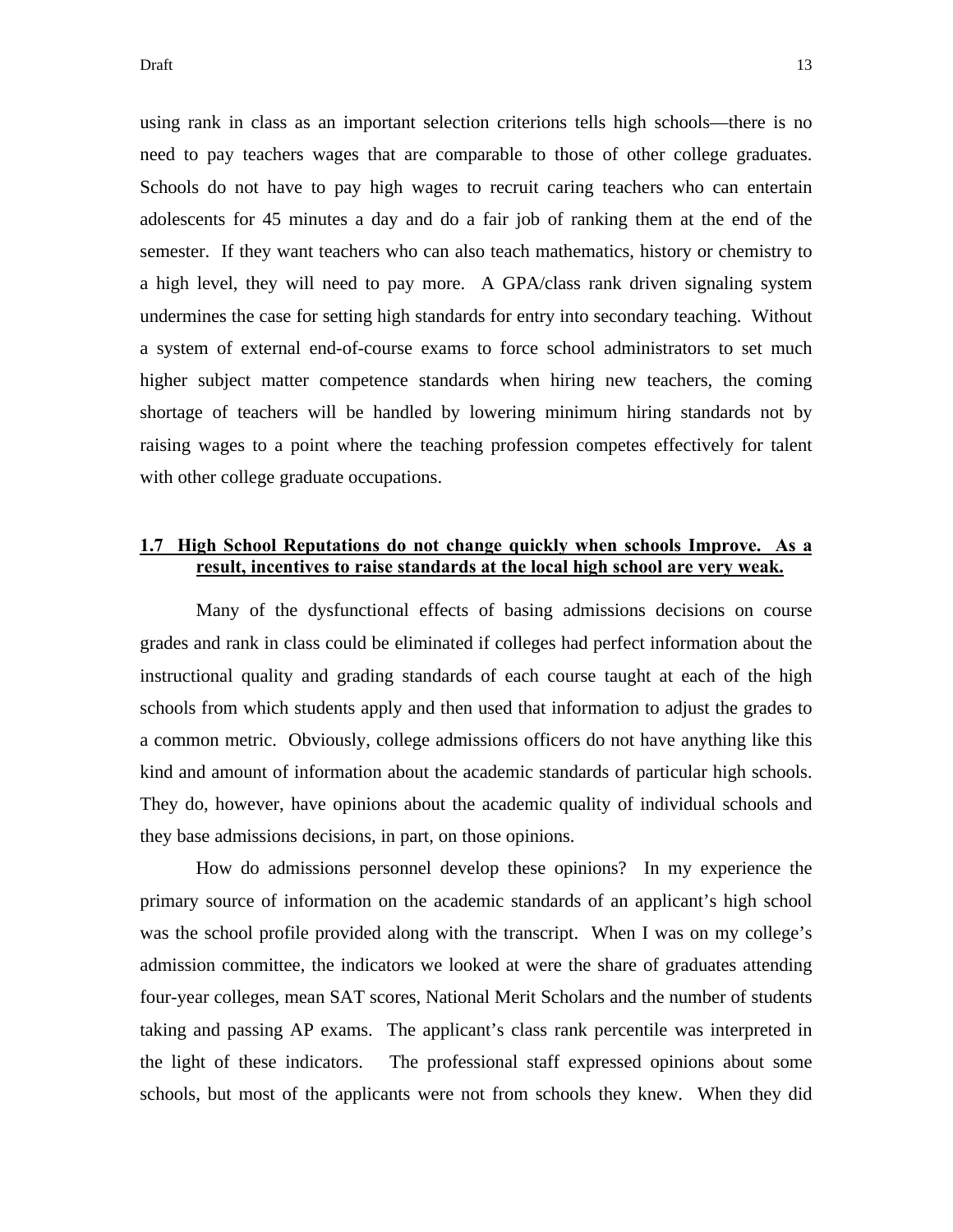**Draft** 14

express an opinion, it was often based on memories of a student who attended our college years before or a visit to the school many years in the past. We are a small school, so we seldom have more than one or two students from a single high school attending in a given year. Would it be fair to blackball a high school because just one graduate messes up? Consequently, the reputations that do develop are very difficult to change.

In my interviews of associate admissions directors at other SUNY schools I asked whether anyone had heard of a university formally studying the success rates of students from different local high schools.<sup>6</sup> No one had heard of anyone doing it. What my interviews revealed was that the admissions committee upon which I had served was not unique. Everyone I talked to used the school profile and the same items from the profile as the primary sources of information for judging how competitive individual high schools were. The other source of information was conversations with admissions personnel at other universities. Among the phrases my respondents used to describe the process were: "It's all anecdotal" "…use a gut feeling." Thus even at large state universities high school reputations are based primarily on word of mouth, on school visits by admission staff, impressions left by interviews of the school's graduates and the marketing savvy of the high school's college counselors. When a member of the admissions staff moves to another job, those impressions are carried to the new job, not left in an Excel spreadsheet or a three ring binder for the next occupant of the position.

Now lets look at the process of reputation formation from the high school's perspective. Imagine yourself a high school principal trying to raise academic standards at your school. You believe that future graduating classes will benefit from the higher standards you intend to implement and you want to make that case to the school board. Your husband asks you "What if Mr. Johnson, the school board president, asks 'Well, will it mean more of our student's get into the University of Michigan [the most competitive of the state's universities]?' Can you answer, 'YES'?" Unfortunately both you and the board chair have cousins who work in college admissions, so you both know the score. You both know, for example, that the most important determinant of your school's rep is the share of students attending four-year colleges. That in turn is determined primarily by the wealth and educational background of parents, something you and your teachers are unable to change. The next most important determinant of rep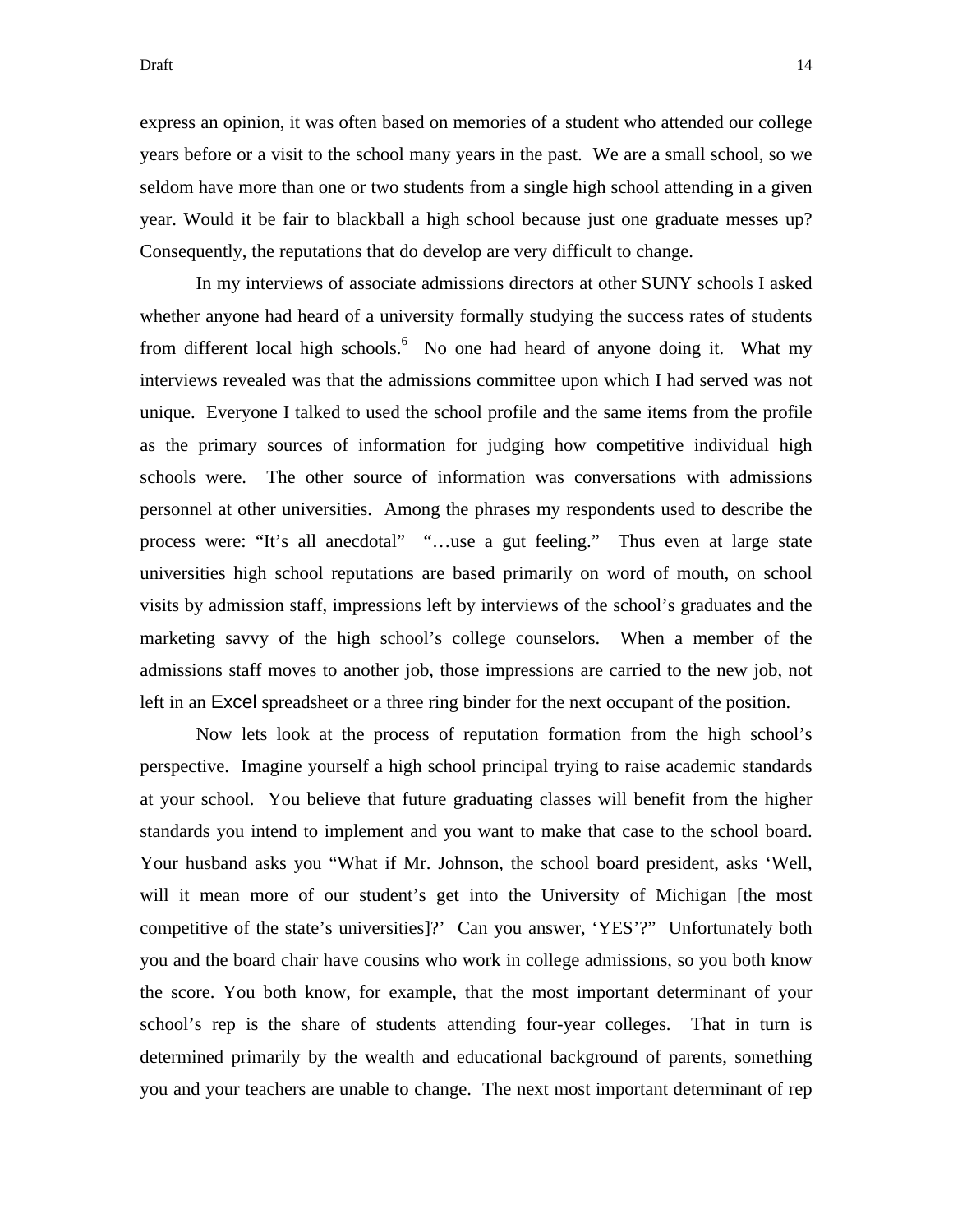is SAT-I scores and National Merit scholars. How do you propose to influence that? Do you ask the English department to devote class time to reviewing old PSAT and SAT-I tests rather than discussing Macbeth? I hope not. So what do you do.

The only educationally defensible option you have is to introduce new Advanced Placement courses and make sure that the courses are well taught. This in turn requires that courses leading up to the AP classes be rigorous and well taught so standards of all classes need to be raised.<sup>7</sup> You now have an educationally defensible strategy, and you can make a credible argument to the school board that the students who work hard to achieve the new higher standards will benefit in very tangible ways.

If it were not for the existence of externally set end-of-course exams reflecting high standards, "*grade inflation* would probably have been your chosen strategy. Presenting the "*grade inflation*" strategy to the school board you might have said: "Well part of the plan is to stop publishing class rank and award more A's to the students taking the more rigorous courses. This, I expect, will persuade University of Michigan to admit more of our graduates." The unwillingness of many high schools to calculate class rank and the increasing number of students getting straight A averages in high school suggests that many high schools are choosing the "*grade inflation"* strategy. Teachers want to assist their best students in their aspirations to attend competitive colleges. In an AP class, the teacher would have only one option—teaching to a high standard and assigning a lot of homework. In other classes the temptation is to cut your students some slack when a favored group of students—in some cases honors students, in other cases athletes or student leaders--signal that they are not willing to do more work.

Now lets look at it from a parent's point of view. Should I try to improve my local schools so my child has a better chance of getting into a good college? Probably not. In most states, your best strategy is to send your child to a highly respected private school or to move to a community that already has a high school with a strong reputation.<sup>8</sup> If moving and private schools are not an option, your next best strategy is to make sure your child is placed in honors and accelerated classes, to make sure she studies hard (with tutors provided if necessary) and to arrange for enriching summer experiences. How your child ranks in the graduating class is much more important than the modest improvements in the quality of the school you and your friends are likely to be able to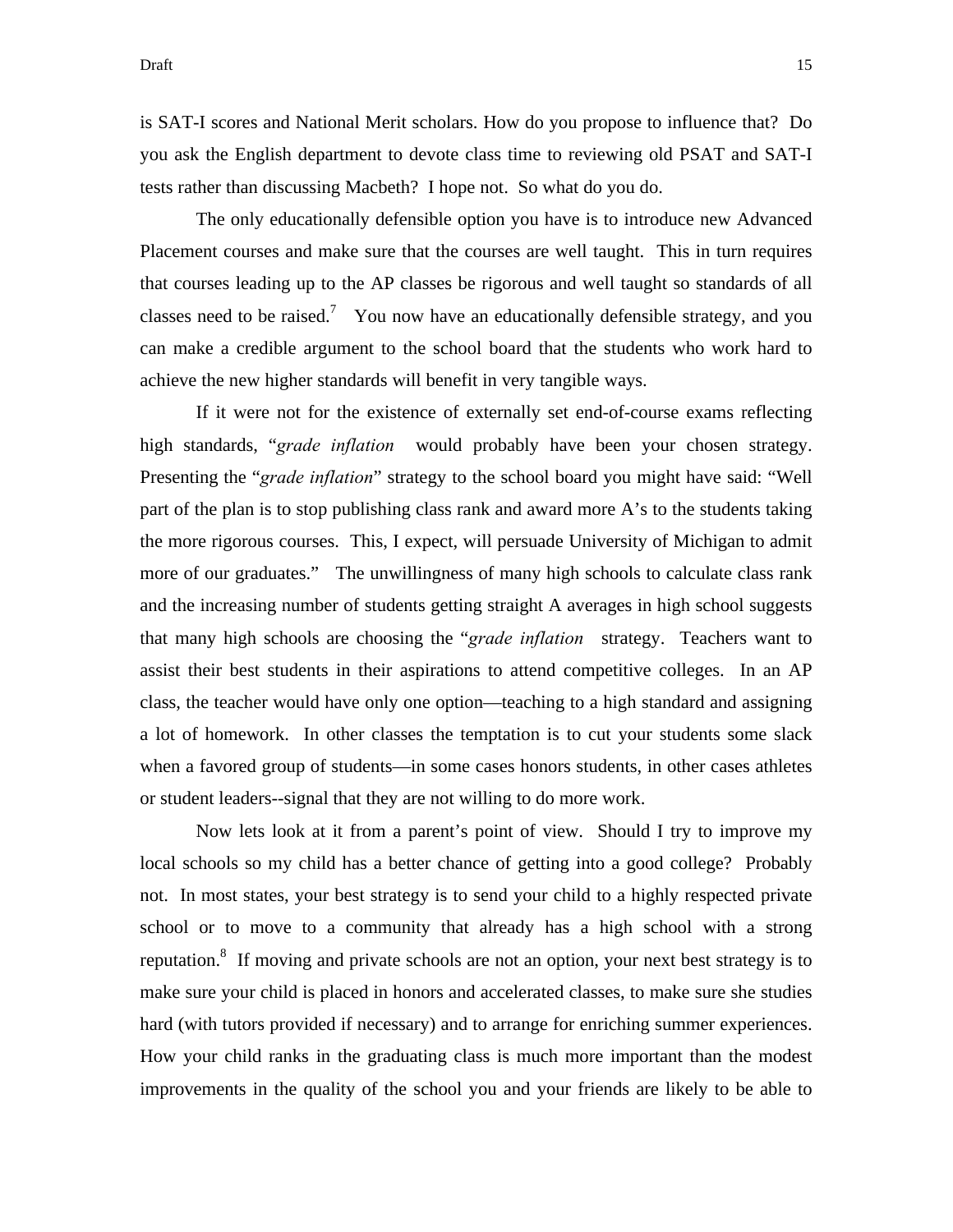pull off. Trying to improve your local schools is for altruists, not realists. Success in improving local schools will not help your child to enter a better college, because even if the schools improve, the competitive colleges you want your child to attend are unlikely

to be aware of the improvement.<sup>9</sup> This is one of the reasons why most parents do not even vote in school board elections and why school site-based councils tend to focus on quality of life issues not academic standards.

#### **1.8 Basing College Admission Solely on Class Rank**.

The University of California and state universities in Texas are now admitting a proportion of their freshman class solely on the basis of class rank. In Texas all students in the top 10 percent of their graduating class will be admitted to the state university of their choice. In California every student in the top 4 percent of her high school graduating class will be admitted to one or more UC campuses. The rest of the freshman class will be selected as before on the basis of scores on SAT-I and SAT-II tests and weighted GPAs that take account of the tougher grading standards of honors and AP classes. The 4 and 10 percent rule are supposed to increase the number of under represented minorities attending the state's most selective universities. In the first year of the new admissions regime, however, the new rules had only small effects on the ethnic composition of freshman classes in Texas and at the University of California. Almost all of those admitted under the top 4 and top 10 percent rules were also admissible under standard admissions criteria. It is too early, however, to tell what the long run effect will be. The rule may change where top ranked students apply and, if it does, the effects on the composition of the freshman class might grow.

Basing admissions decisions solely on class rank, however, will have other unintended negative consequences. It very publicly pits the best students at each school against each other. When one student studies hard, he is reducing the likelihood that classmates will be admitted to selective state universities. Nerd harassment will probably worsen. It also reduces the incentive that school boards and administrators face to improve the quality of local schools. Four percent of your graduates are guaranteed admission to UC (10 percent in Texas) no matter whether your school gets better or not. For many schools, setting higher standards and hiring better teachers will not raise the number of students who are admitted to selective state universities.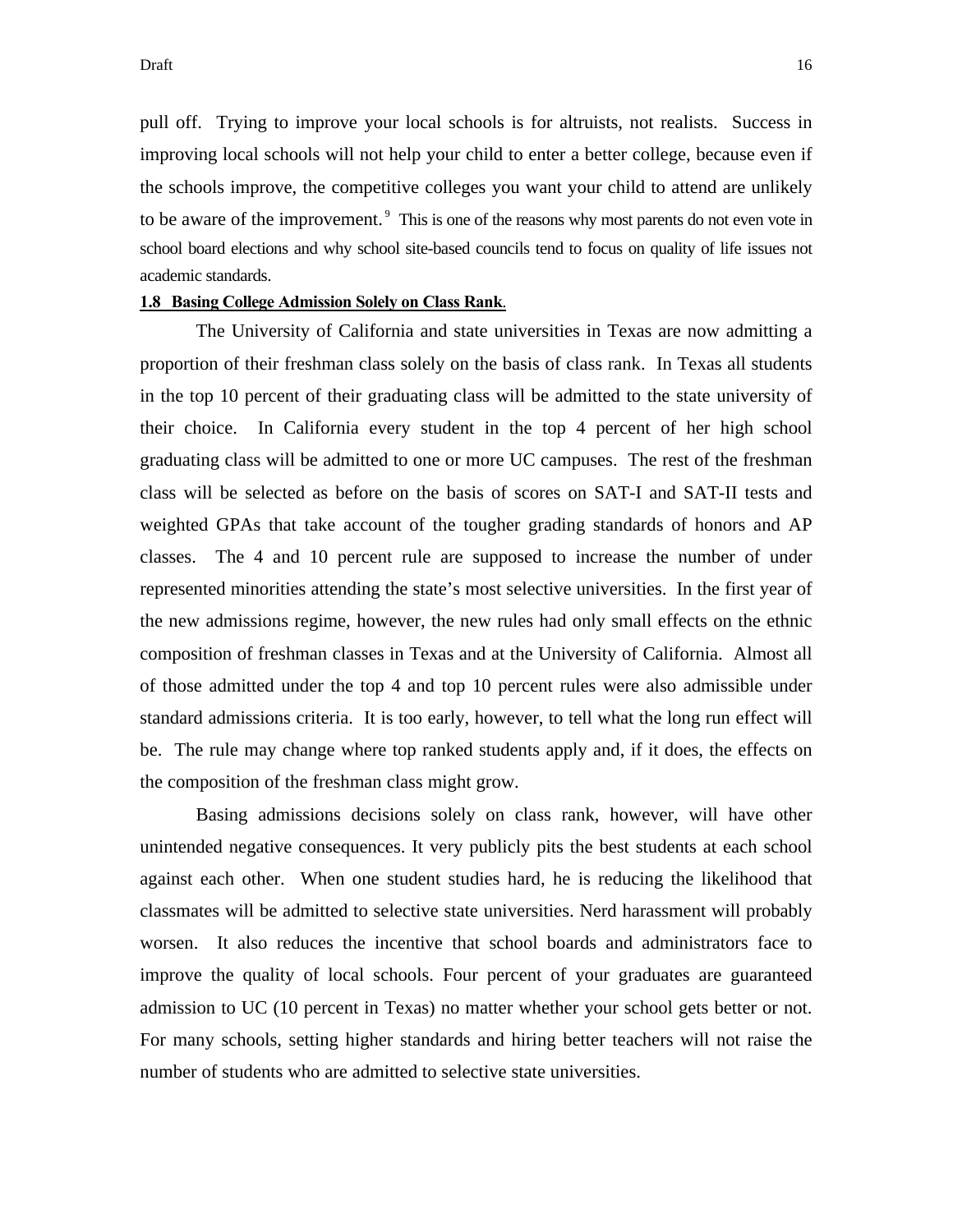### **1.9 Where State Education Departments Sponsor High School Exit Exams, the Public Colleges in the state seldom use the results in their Admissions Process.**

Transcripts from New York State high schools contain Regents exam scores so New York colleges already have the information they need to use externally assessed achievement in high school courses in their admission's decisions. I interviewed associate admissions directors at a number of the state's public universities and found that they paid little attention to Regents exam marks when evaluating applicants from New York State. They also reported that they did not require applicants to take SAT-II tests. Their explanation for not requiring SAT-II's was wanting to avoid imposing additional expenses on students. SAT-I and ACT scores were used in preference to the Regents exam results because "the data was not available for out-of-state applicants" and for some in-state high schools as well. But if they are willing to create and use concordance tables to translate ACT scores into equivalent SAT-I scores, why cannot the same be done between Regents exams and SAT-I's. They clearly did not see it as their responsibility to support the Board of Regents effort to raise academic standards by using Regents exam results in their own decision making.

Summing up, some external assessment of student achievement in high school is essential if school administrators, schools board and voters in school budget referenda are to face the correct incentives to set high standards in the local schools. Locally elected school boards and the administrators they hire (not state departments of education) make the thousands of decisions that determine academic expectations and program quality (eg. homework guidelines, whether to retain a popular but not very effective teacher, whether to raise wages to attract better teachers, etc.). When there is no external assessment of academic achievement, students at a school and their parents benefit little from administrative decisions that raise standards such as hiring more qualified teachers, teaching more difficult material or dropping an unchallenging course from the curriculum. The immediate consequences of such decisions--higher taxes, more homework, having to repeat courses, lower GPA's, less time for fun courses, a greater risk of being denied a diploma--are all negative.

When student learning is not assessed externally, the positive effects of choosing academic rigor are negligible and postponed. Since college admission decisions are based on rank in class, GPA and aptitude tests, not externally assessed achievement in high school courses, upgraded standards will not improve the college admission prospects of the school's graduates. Graduates will perform better in difficult college courses and will be more likely to get a B.A., but that benefit is uncertain and far in the future. Maybe over time the local reputation of the high school, and with it the admission prospects of future graduates, will improve because the current crop of graduates are more successful in local colleges, but that prospect is far in the future.

#### **2. SOLUTIONS**

#### **2.1 Advise for College Admissions Officers**

College admissions officers manage the interface between K-12 education and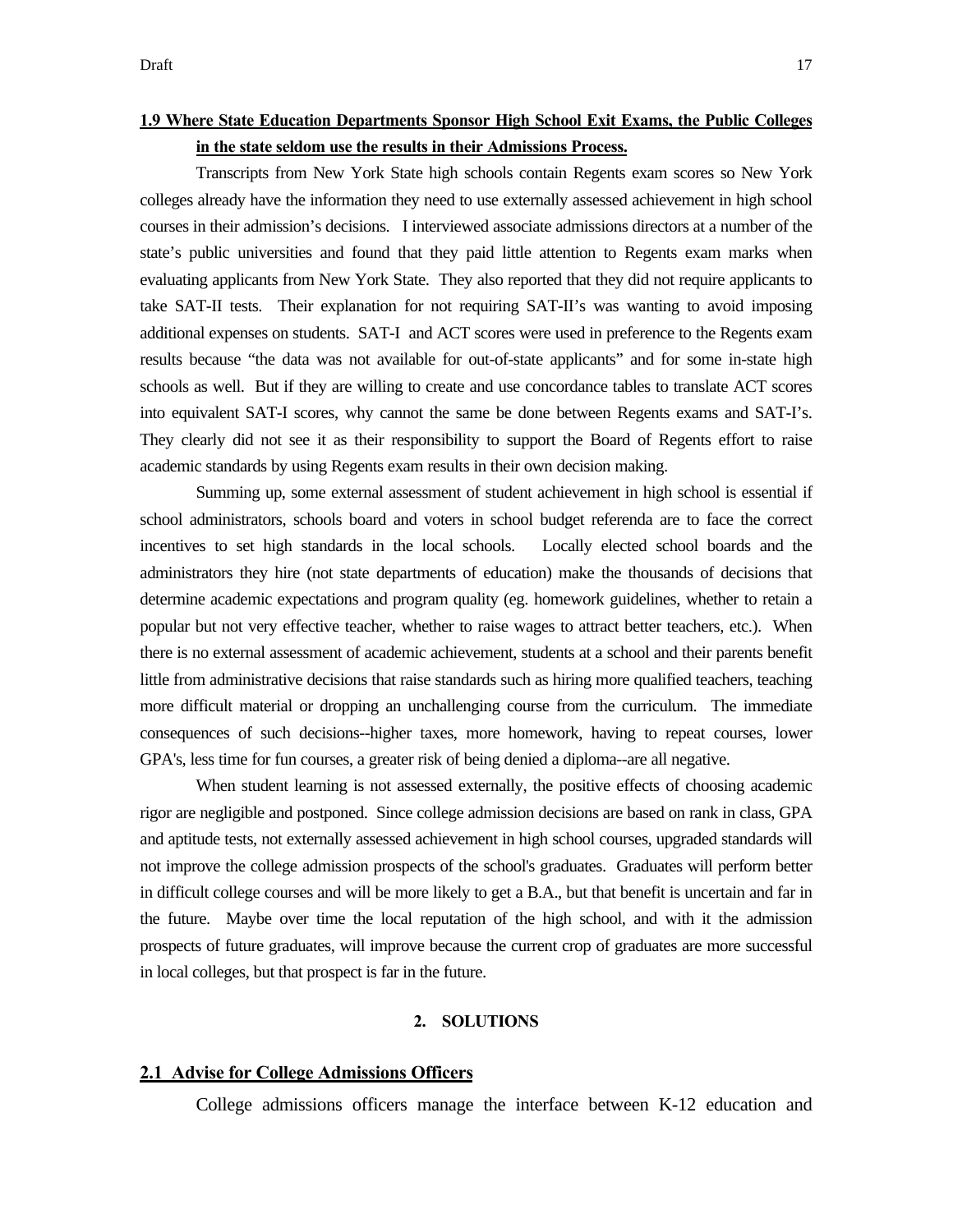higher education. Their first job is to market their college to high school counselors and prospective students. Their other responsibility is to find and admit the very best students possible. The faculty want good students but not at the cost of a couple of weeks spent reading essays and reviewing portfolios. Consequently, expensive time consuming means of assessing applicants are not feasible.

 Admissions officers do not believe that the selection criteria their institution chooses will have a noticeable impact on the behavior of high school students and administrators. They do not believe that they have a powerful voice in matters of high school curriculum, standards and teacher qualifications. Consequently, the admissions criteria used are not selected to send the "right signals" back down the pipeline, they are selected because the data is available, it's cheap and it predicts success in college.

Some admissions criteria accomplish both objectives—selecting successful students and sending the right signals to high school students and administrators. The most prominent of these criteria is **the challenge level of courses taken**. The second selection criterion that accomplishes both objectives is **external assessments of student achievement in specific courses or course sequences** [eg. AP exam results, Regents exam grades, the end-of-course exams in Texas and Maryland, the SAT-II Achievement tests]. While aptitude test (SAT-1 and ACT) scores, GPA and class rank may be useful predictors of freshman year grades, the heavy emphasis on these admissions criteria induces high school students and school administrators to behave in educationally dysfunctional ways. The anti-intellectual norms of the student peer culture, the pressure on teachers to sacrifice rigor for entertainment and the large numbers of teachers assigned to teach outside their field of expertise are, in part, a consequence of the heavy emphasis college admissions places on aptitude, GPA and class rank and the insufficient emphasis given to the challenge level of courses and externally assessed achievement in these courses.

#### **2.2 Some Colleges must stick with an Open Admissions Philosophy**

Some have argued that the problems listed above should be addressed by raising minimum academic standards for admission to post-secondary education. Albert Shankar, former president of the American Federation of Teachers, and Robert Samuelson, editorial writer for Newsweek, for example, have proposed that college admissions and financial aid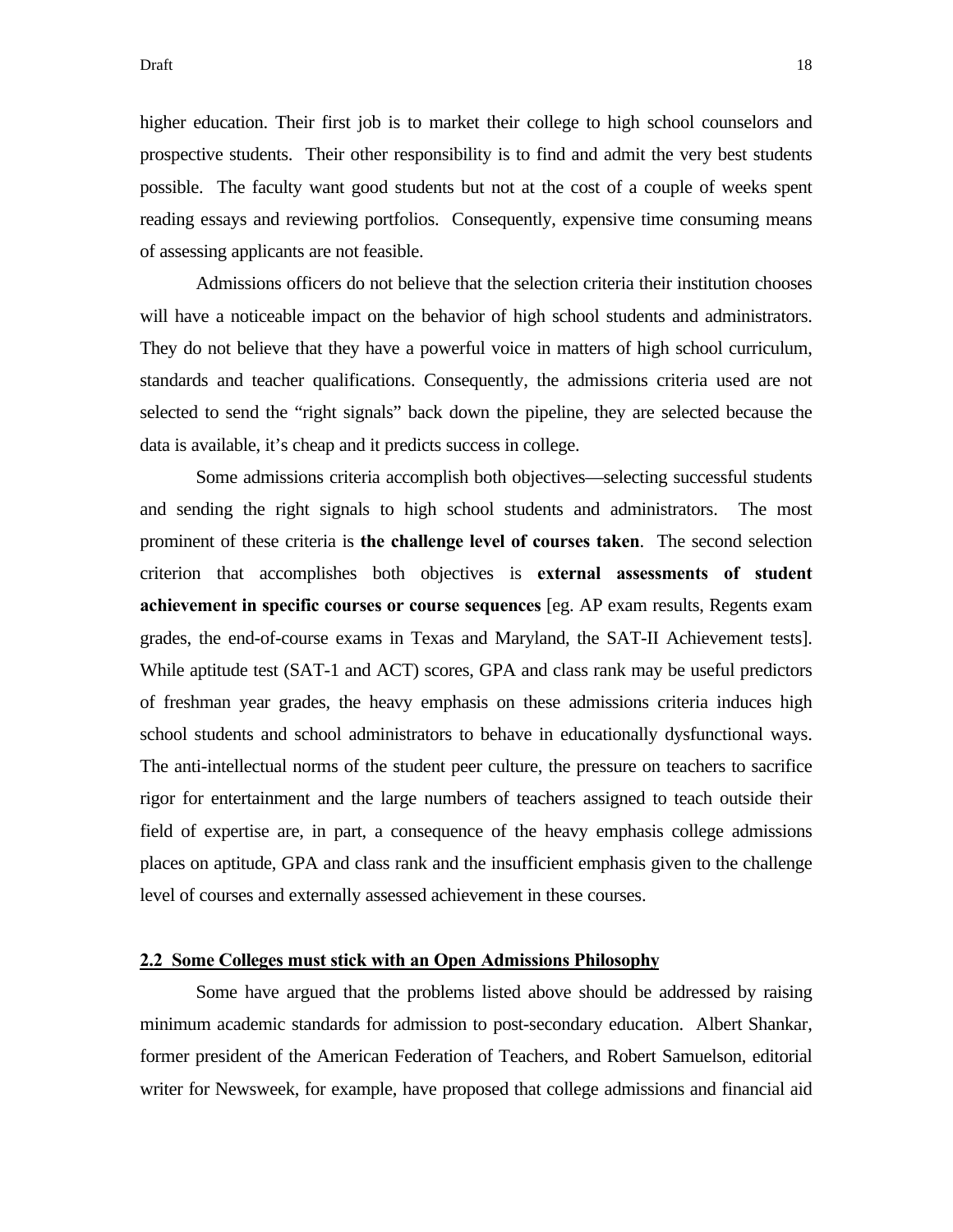go only to those who have demonstrated some minimum level of achievement on an external assessment. They point out that East Asia and most European nations have such a high stakes examination for admission to tertiary education and this is a major reason why secondary schools in these countries set high academic standards.

Such a policy would certainly strengthen incentives to offer and to take rigorous courses in high school, but it is **not** part of the reforms proposed below. The first reason for rejecting this policy recommendation is philosophical. Society should offer everyone, no matter their age or how many mistakes they have made in the past, the opportunity to go back to school and try to make something better out of the rest of their life. High schools cannot fulfill this function. Their adolescent culture make them alien territory for adults. Only colleges with open door admissions policies can serve this function.

The second reason for rejecting this approach is that it would reduce college attendance and graduation rates. The economic payoff to a college education is higher now than it has been at any time since the end of World War II (Goldin and Katz, 1999). It makes no sense to restrict opportunities to attend college at such a time. One of the primary reasons for raising academic standards in K-12 education is to expand opportunity for and participation in post-secondary education. Ending open-door admissions policies would prevent that objective from being realized.

The problem with college admissions policies is not the low minimum standard for entering some colleges--the open-door community colleges. Rather, the problem is the criteria used to decide which students are admitted to colleges that are at selective or at least moderately selective in their admissions policies and the means of deciding which students must take non-credit remedial courses.

#### *2.3 A MODEST PROPOSAL: External Assessments of Student Achievement in Specific Fields of Study Should Displace the SAT-I and ACT test in College Admissions and Placement Decisions*

Curriculum-based external exit exams (CBEEE) given at the end of specific high school courses should be an important factor in deciding who is admitted to particular colleges, to particular programs within a college<sup>10</sup> and into degree credit programs generally. Students who do not meet a college's minimum requirements would be required to take remedial courses that would not yield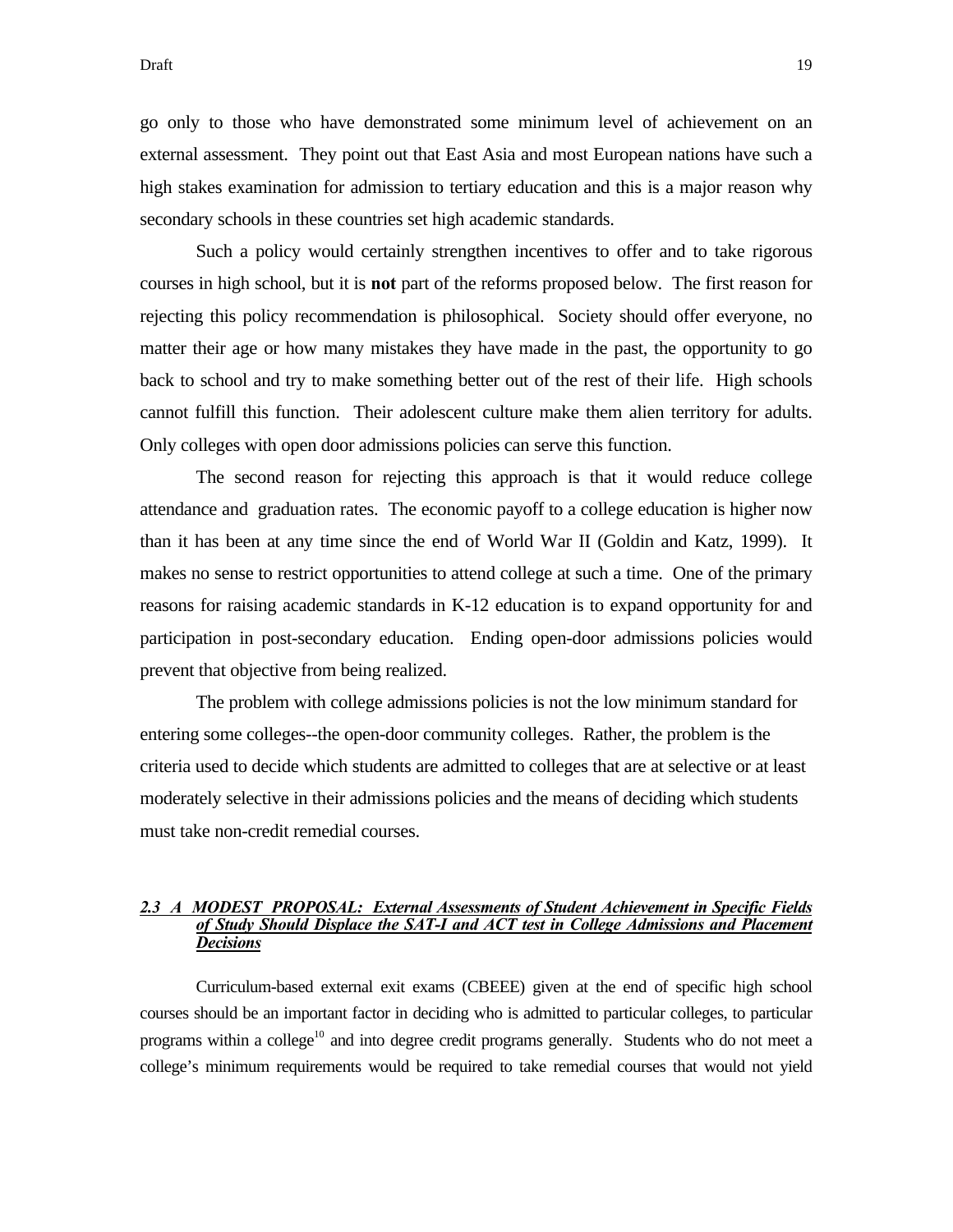credits towards an associates or bachelors degree. The number and character of the remedial courses would depend on the student's deficiencies as measured by the CBEEEs.

This is not really a radical proposal because most colleges already offer remedial courses that students with academic deficiencies must take without getting degree credit. The proposal is to make a few simple changes in existing practice:

- The examination program would be sponsored jointly by the State Education Department and the State University System. They could design the exam themselves or select a contractor. SAT-II tests and Pacesetter exams are examples of the kind of assessments that could fulfill this function.
- The exams should be longer and more comprehensive than the typical placement tests administered during orientation week of freshman year and should be based on the state's content standards for that subject.
- Like the Regents in New York State and Texas and Maryland's end of course exams, they should be given at the completion of specific courses or courses sequences. Some might be taken senior year, but many would be taken in  $10<sup>th</sup>$  and  $11<sup>th</sup>$  grade.
- As in Canada, the students final grade in the course would be influenced by examination results but "passing" the exam would not be necessary to pass the course or to graduate from high school.
- Teachers would be brought together in regional committees to anonymously grade the extended response components of the exams. The test developers would develop the rubrics for grading the exam and train the teachers in their use.
- All public colleges in the state would be required to use the results of these exams in their placement and admissions decisions for students coming from within the state. Students who score below state set minimum standards in reading, writing and mathematics would have to take and pass remedial courses in their weak area before being admitted into a degree credit program at public and state subsidized colleges. Individual colleges could set higher cutoff scores if they want.
- The exams would be offered at least three times a year and students could retake the exam multiple times. $11$
- The State University system would direct public colleges and universities in the state to tell graduating seniors that scores on the ACT and SAT-I would not be a factor in admissions decisions. The ACT and SAT-I tests would continue their current role in the admission of out-of-state applicants, foreign students and adults.

Substituting externally assessed achievement exams given at the end of specific course sequences for the SAT-I and ACT test will have a salutary effect on student study habits and the decisions of school administrators. Colleges and universities are already stratified in their rigor and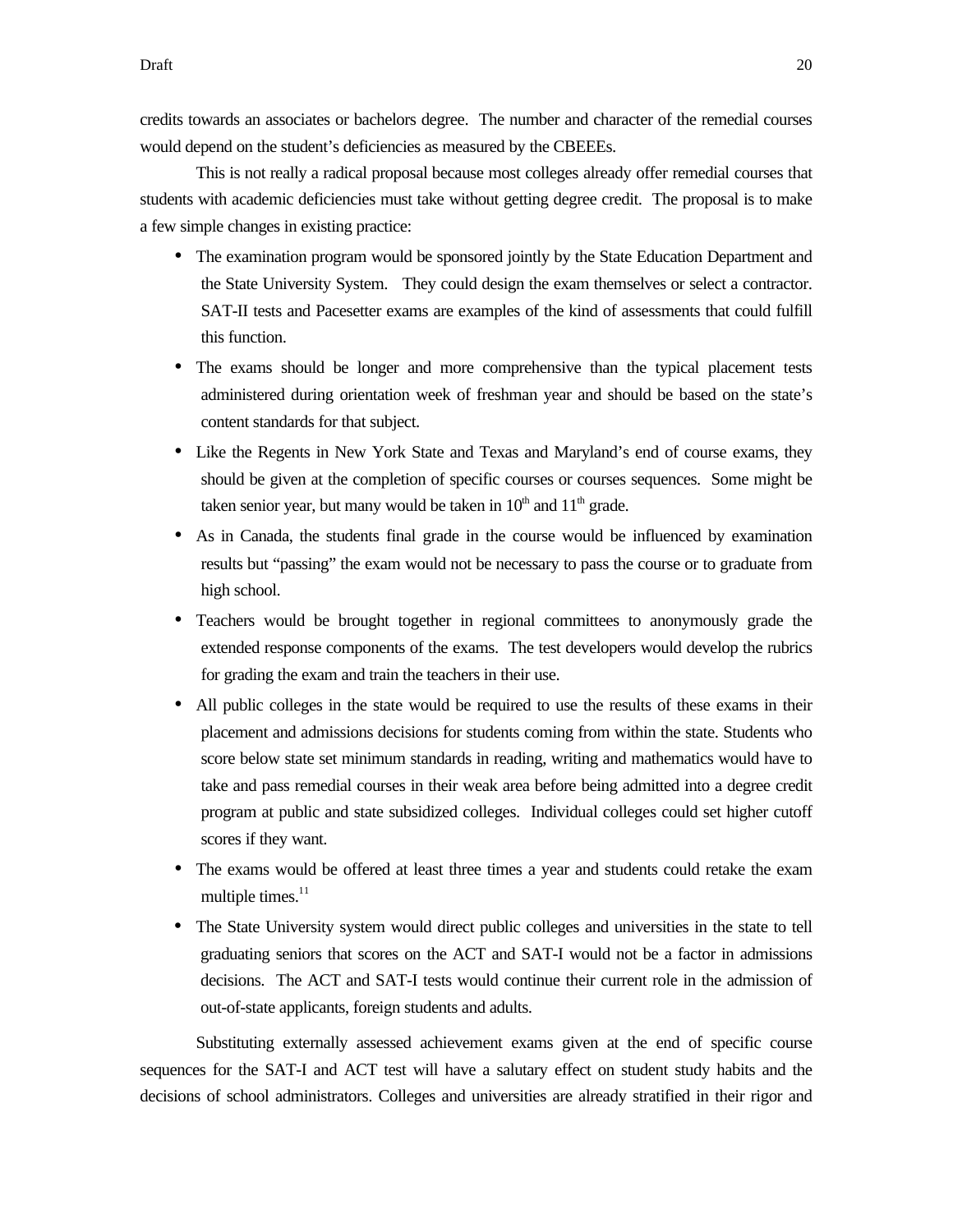prestige and the economic rewards for graduating from the finest colleges are substantial (Solomon 1975; Loury and Garman 1995; Dale and Kruger 1998; Brewer and Ehrenberg 1996; Brewer, Eide and Ehrenberg 1999). This means that strong incentives to compete for admission to the best colleges already exist. The problem is not a lack of competition, but the basis of that competition--teacher assessments of achievement relative to others in your high school and aptitude tests that do not assess what has been learned in most high school courses. When college admissions decisions are based on external assessments of achievement in the subjects studied in high school, student incentives to study in high school and parental incentives to press for higher standards will substantially improve.

Implementing the recommendation just outlined requires concerted action by a state's education department and its university system. Creating a system of end-of-course exams is a big challenge so the full blown system described above is not likely to soon become a reality outside of a few states—such as New York, Texas, Oregon and Maryland--that already have systems of high standards end-of-course exams in place or under development.

#### **2.4 Incremental Steps**

Are there incremental steps that individual colleges or groups of colleges can take that would move them part way down the path? YES. Individual colleges should give the new Pacesetter program a positive reception and, of course, give scores on AP and IB exams substantial weight in evaluating the students who take them.

In 1999 686,000 students, about 11 percent of the nation's juniors and seniors took at least one AP exam. The number of students taking AP courses has grown at a compound annual rate of 9 percent per year (College Board 1999a). Despite this success, however, 44 percent of the high schools still do not offer even one AP course and many others allow only a tiny minority of their students to take these courses. Pushing high schools to expand their AP and IB programs is one of the primary ways colleges can raise high school standards. If high schools are to respond college must act in concert. A large group of prestigious selective colleges and universities should announce that taking a couple of AP courses (and sitting for the AP exams) or IB courses or taking courses at a college campus (eg. in the summer) has already or soon will become (in 2004) a defacto admission requirement for admission to their college. This announcement should be sent to every high school principal (with copies to the school board and local newspaper) urging them to establish additional AP or IB courses and encourage more students to take them.<sup>12</sup>

In 1999 1,220,130 college bound seniors took the SAT-I and 237,857 took one or more SAT-II achievement tests (College Board 1999b). This ratio needs to be reversed. Individual colleges can help this along by switching which test is optional. Why not make four or five SAT-II Achievement test scores (or AP and IB exam results) a requirement and make the submission of SAT-I scores optional.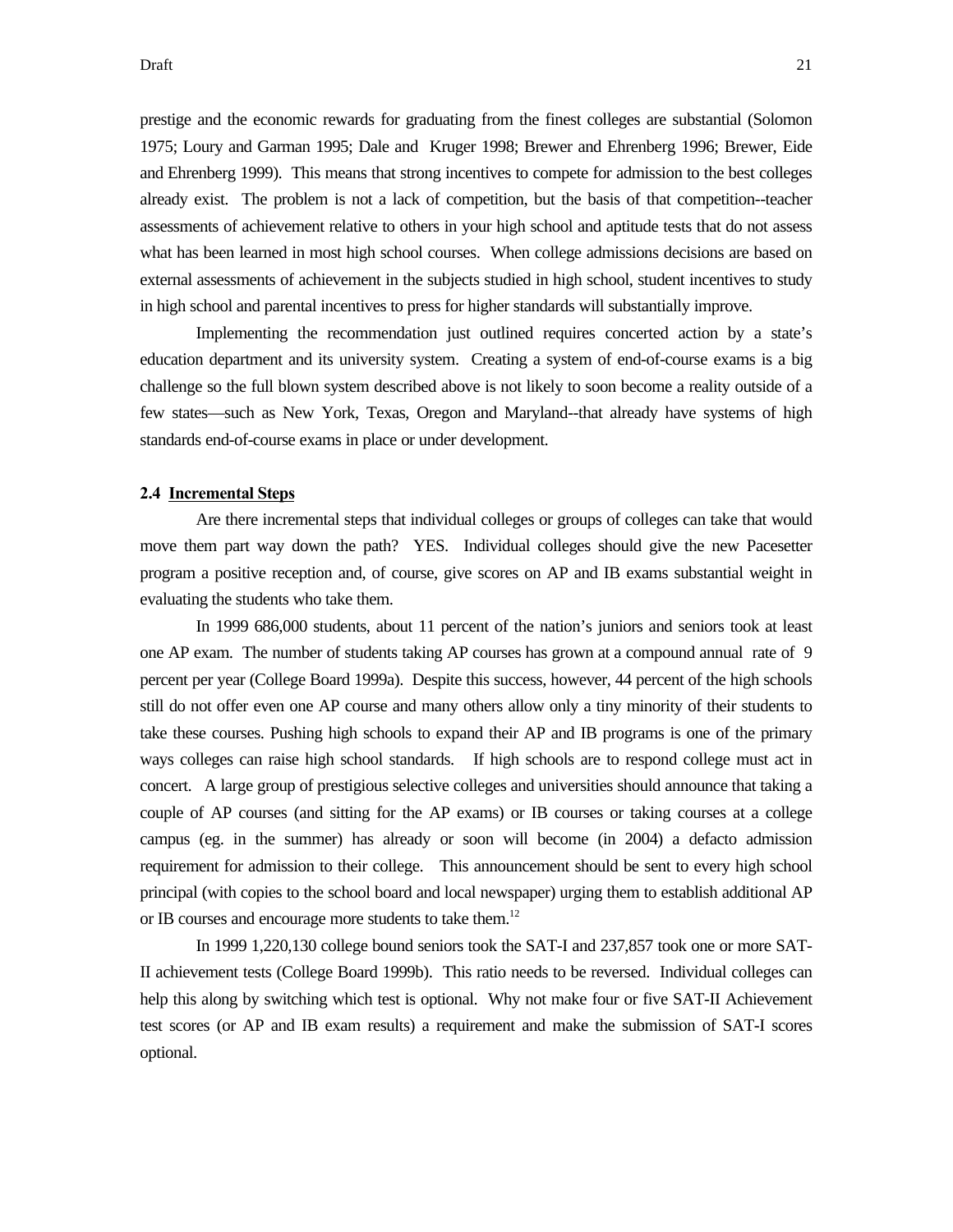#### REFERENCES

- Adelman, Clifford. "Answers in the Tool Box: Academic Intensity, Attendance Patterns and Bachelors Degree Attainment." Wash, DC: Office of Educational Research and Improvement, 1999, 1-87.
- Association of Secondary Teachers of Ireland, Information Sheet opposing changes in Examination Systems, 1990.
- Betts, Julian and Darlene Morell. "The Determinants of Undergraduate Grade Point Average." Journal of Human Resources, Vol 34, no. 2. Spring 1999, 268-293
- Bishop, John. "The Effect of National Standards and Curriculum-Based External Exams on Student Achievement. American Economic Review, Vol 87, no. 2, May 1997, 260-264.
- Bishop John. Do Curriculum-Based External Exit Exam Systems Enhance Student Achievement? University of Pennsylvania, , Consortium for Policy research in Education, CPRE Research Report RR-40, 1998, 1-32.
- Bishop, John, Moriarty, Joan and Mane, Ferran. (1997) "Diplomas for Learning, not Seat Time: The Effects of New York State's Regents Examinations. Forthcoming, Economics of Education Review.
- Brewer, Dominic J. and Ronald Ehrenberg. "Does it Pay to Attend an Eliete Private College: Evidence from the Senior High School Class of 1980." Research in Labor Economics, 15, pp.239-271.
- Brewer, Dominic J., Eric Eide and Ronald Ehrenberg. (1999) "Does It Pay to Attend An Elite Private College? Cross Cohort Evidence on the Effects of College Quality on Earnings." Journal of Human Resources.
- College Board. (1999a) "More Schools, teachers and students accept the AP challenge in 1998-99." NY: The College Board, Aug. 31, 1999,1-8.
- College Board. (1999b) "1999 College-Bound Seniors: A Profile of SAT Program Test Takers." NY: The College Board,1-14.
- Commission on New Possibilities for the Admissions Testing Program, Beyond Prediction, New York, The College Board, 1990, 1-13.
- Dale, Stacy Berg and Alan B. Krueger. "Estimating the Payoff to Attending a More Selective college: An application of Selection on Observables and Unobservables" Working Paper # 409, Industrial Relations Section, Princeton University, Dec, 1998, 1-52.
- Fleming, M. and Chambers, B. (1983) Teacher-made Tests: Windows on the Classroom. San Francisco: Jossey Bass.
- Frederick, W. C. "The Use of Classroom Time in High Schools Above or Below the Median Reading Score." Urban Education 11, no. 4 (January 1977): 459-464.
- Goldin, Claudia and Katz, Lawrence., (1999). "The Returns to Skill across the Twentieth Century United States." NBER. May 1999, 1-49.
- Gummere, Richard, (1943) "The Independent School and the Post War World." Independent School Bulletin. Vol 4, April, (quoted in Arthur Powell, Standards, 1995 Chap 6).
- Hanushek, Eric and Steven Rivkin. Understanding the Twentieth-Century Growth in U.S. School Spending. The Journal of Human Resources, Vol. 32, no 1, Winter 1996, 35-65.
- Hart (Peter D.) Research Associates, (1995) "Valuable Views: A public opinion research report on the views of AFT teachers on professional issues." Washington D.C.: American Federation of Teachers, 1995, 1-24.

Ingersoll, Richard. Out of Field Teaching and Educational Equity. NCES 96040, (Washington, DC: NCES, 1996)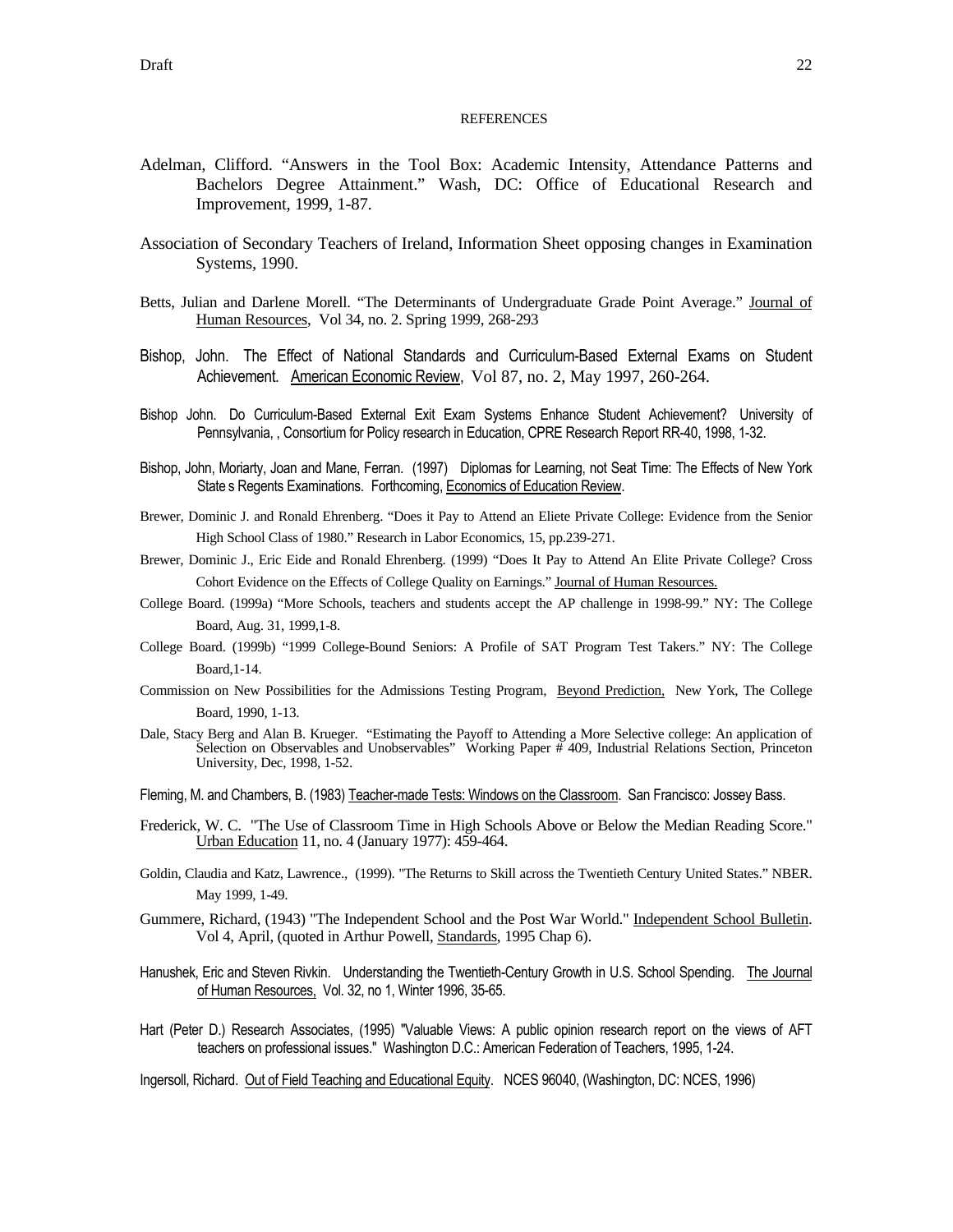- Jencks, Christopher and Crouse, James. "Aptitude vs. Achievement: Should We Replace the SAT?" The Public Interest, 1982.
- Jones, Charisse. "New York City to Stiffen Rules for Graduating." The New York Times, May 2, 1994.
- Longitudinal Survey of American Youth. LSAY Codebook Dekalb: Public Opinion Laboratory, 1992
- Loury, Linda Datcher and David Garman. "College Selectivity and Earnings." Journal of Labor Economics, 1995, vol.13, no. 21. 289-308.
- Madeus, George. "The Effects of Important Tests on Students: Implications for a National Examination or System of Examinations." American Educational Research Association Invitational Conference on Accountability as a State Reform Instrument, Washington, D.C., June 1991, 1-19.
- Powell, Arthur; Farrar, Eleanor and Cohen, David. The Shopping Mall High School. New York, New York: Houghton Mifflin, 1985.
- Rohwer, W.D. and Thomas, J.W. (1987) "Domain specific knowledge, cognitive strategies, and impediments to educational reform." in M. Pressley (Ed.), Cognitive Strategy Research. New York: Springer-Verlag.
- Sizer, Theodore R. Horace's Compromise: The Dilemma of the American High School. Boston: Houghton Mifflin, 1984.
- Solmon, Lewis. "The Definition and Impact of College Quality." in Does College Matter, edited by Lewis Solmon and Paul Taubman, New York, New York: Academic Press, 1973, 77-102.
- Steinberg, Laurence. Beyond the Classroom. New York: Simon and Schuster, 1996, 1-223.
- Strauss, Robert P. Who should teach in New York's public schools? Implications of Pennsylvania's Teacher Preparation and Selection Experience. Forthcoming Journal of Human Resources,
- Steinberg, Laurence, Brown, Bradford and Dornbusch, Sanford. Beyond the Classroom. New York: Simon and Schuster, 1996, 1-223.
- Suskind, Ron. "Put Down, Kicked Around, Honor Students Struggle On." The Wall Street Journal, May 26, 1994.
- Thomas, John W. "Expectations and Effort: Course Demands, Students Study Practices and Academic Achievement." paper presented at a 1991 Conference on Student Motivation sponsored by the Office of Educational Research and Improvement.
- Tinkelman, Sherman N. (1966) "Regents Examinations in New York State after 100 Years." Albany, N.Y: The University of the State of New York, The State Education Department, 1-15.
- Tim, Paper for ILR 360, October 1986, 1-6.

Ward. "A Day in the Life." N.Y. Teacher. Jan. 1994, Albany, N.Y.

Wexler, Philip. Becoming Somebody: Toward a Social Psychology of School. Washington, D.C.: Falmer Press, 1992, 1-163.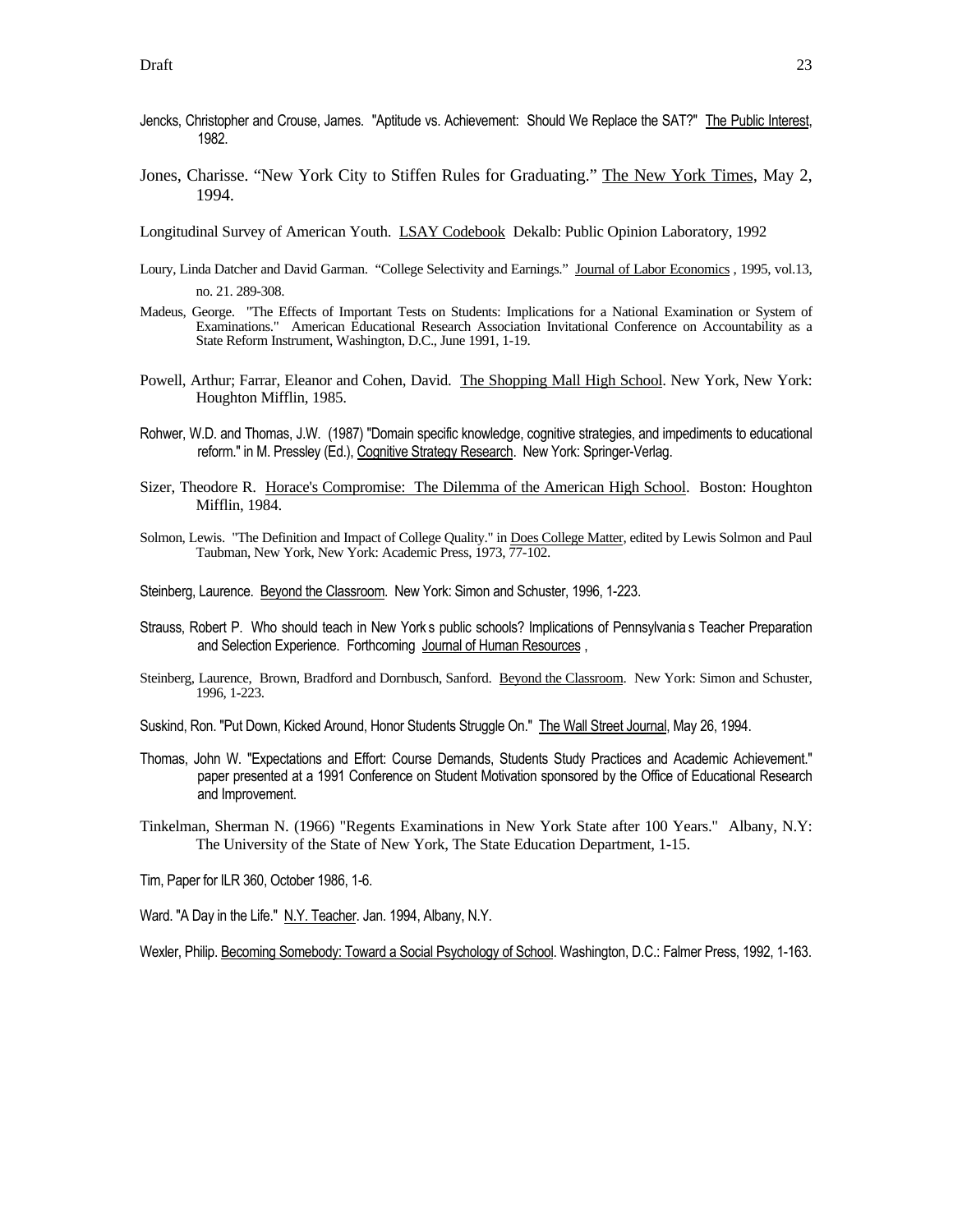# **Figure 1: How Attitudes in Neighboring States Differ from New York**

 $D = 24$ 

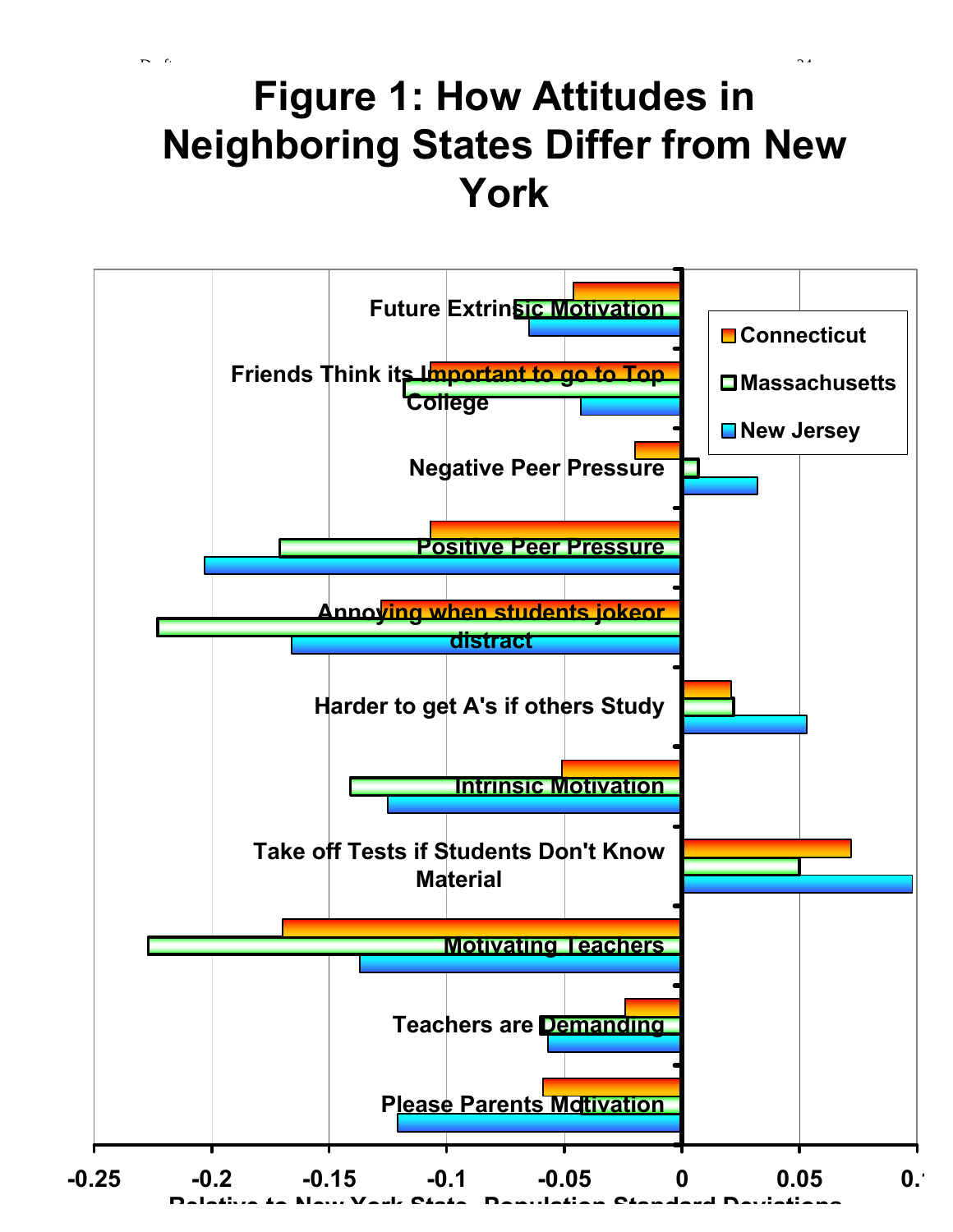# **Figure 2: How Student Behavior in Neighboring States Differs from New York**

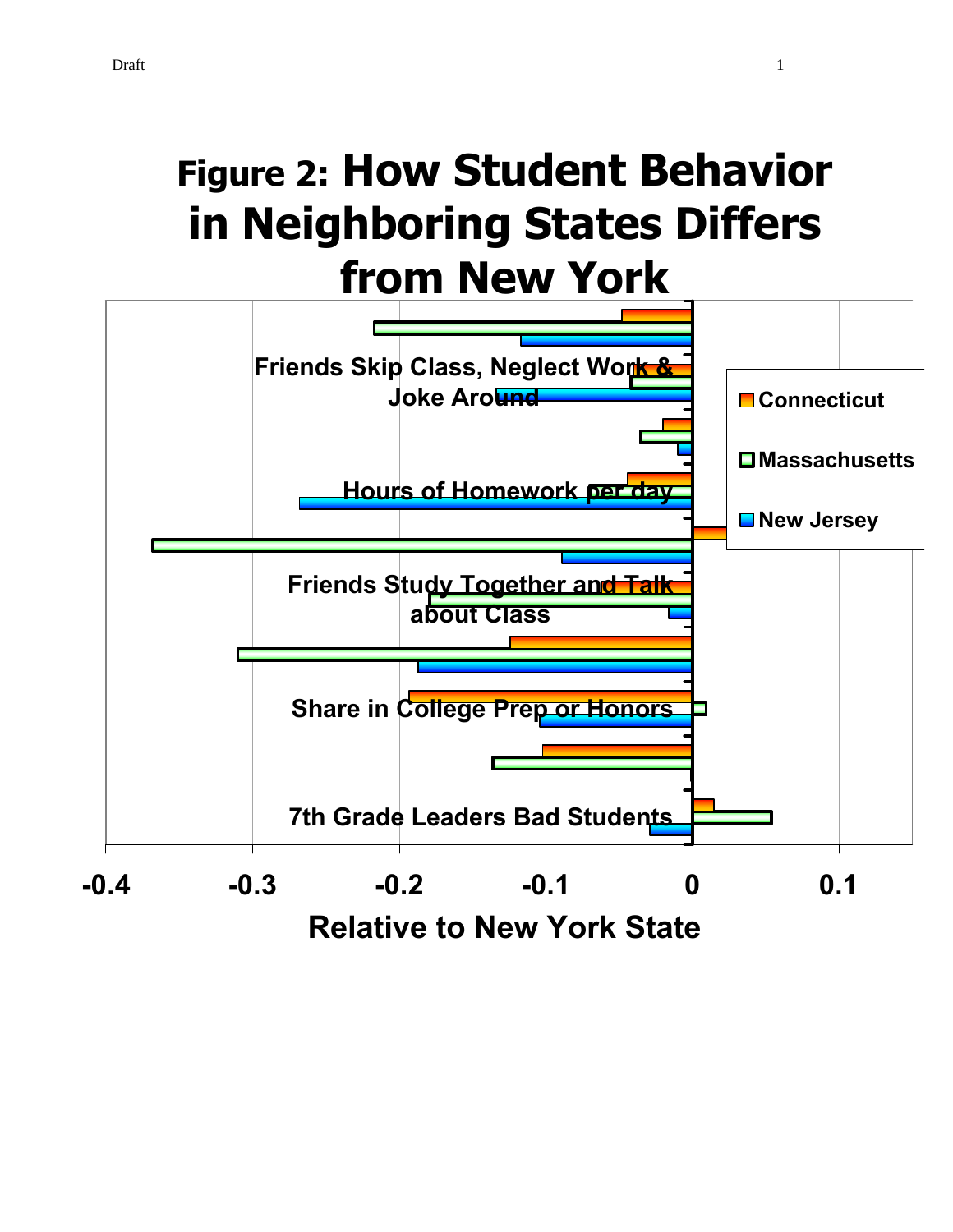### **Endnotes**

- $\mathbf{1}$ <sup>1</sup> The headmasters and guidance counselors that attended the conference said that the admissions policies of the University of Chicago and other similar institutions had a big effect on how they managed their school.
- <sup>2</sup> American  $4<sup>th</sup>$  graders are better readers and know more science than their counterparts in almost every other country participating in IEA and TIMSS studies. In 8<sup>th</sup> grade American students have fallen back into the middle of the international league table in reading and science. At the end of high school American students lag far behind students in other industrialized countries in science and mathematics. In most cases the countries that have higher math and science literacy levels at the end of secondary school also graduate a larger proportion of their age cohort than we do (OECD 1998).
- 3 . The costs and benefits of studying vary across students because interest in the subject varies, ability varies, proximity to the college application process varies and parental pressure and rewards vary. This heterogeneity means that some students break the "minimize studying" norm. When they are a small minority, they cannot avoid feeling denigrated by classmates. In the top track and at schools where many students aspire to attend competitive colleges, they are numerous enough to create a sub culture of their own with norms denigrating those who do poorly on tests or who disrupt classroom activities. This is the structural basis of the "brains" and "preppie" cliques found in most American middle schools and high schools. However, most secondary school students are in crowds that do not respect studiousness. At a few especially troubled schools, awards ceremonies held during school time are marred by "some in the crowd jeer[ing] 'Nerd!'" as students are called to come up to receive an award (Suskind, 5/26/94, p. 1).
- <sup>4</sup> The letter that invited schools to participate in the study and join the Educational Excellence Alliance was worded as follows: "We are writing to offer your school the opportunity to obtain an assessment of student norms and peer culture at absolutely no cost to the school. The assessment is being undertaken by the Educational Excellence Alliance (EEA), a group of striving high schools that are interested in learning how to help all their students to achieve at higher levels. To join EEA all you need to do is to administer the enclosed questionnaire to your tenth graders and complete a short questionnaire about the school. We will scan the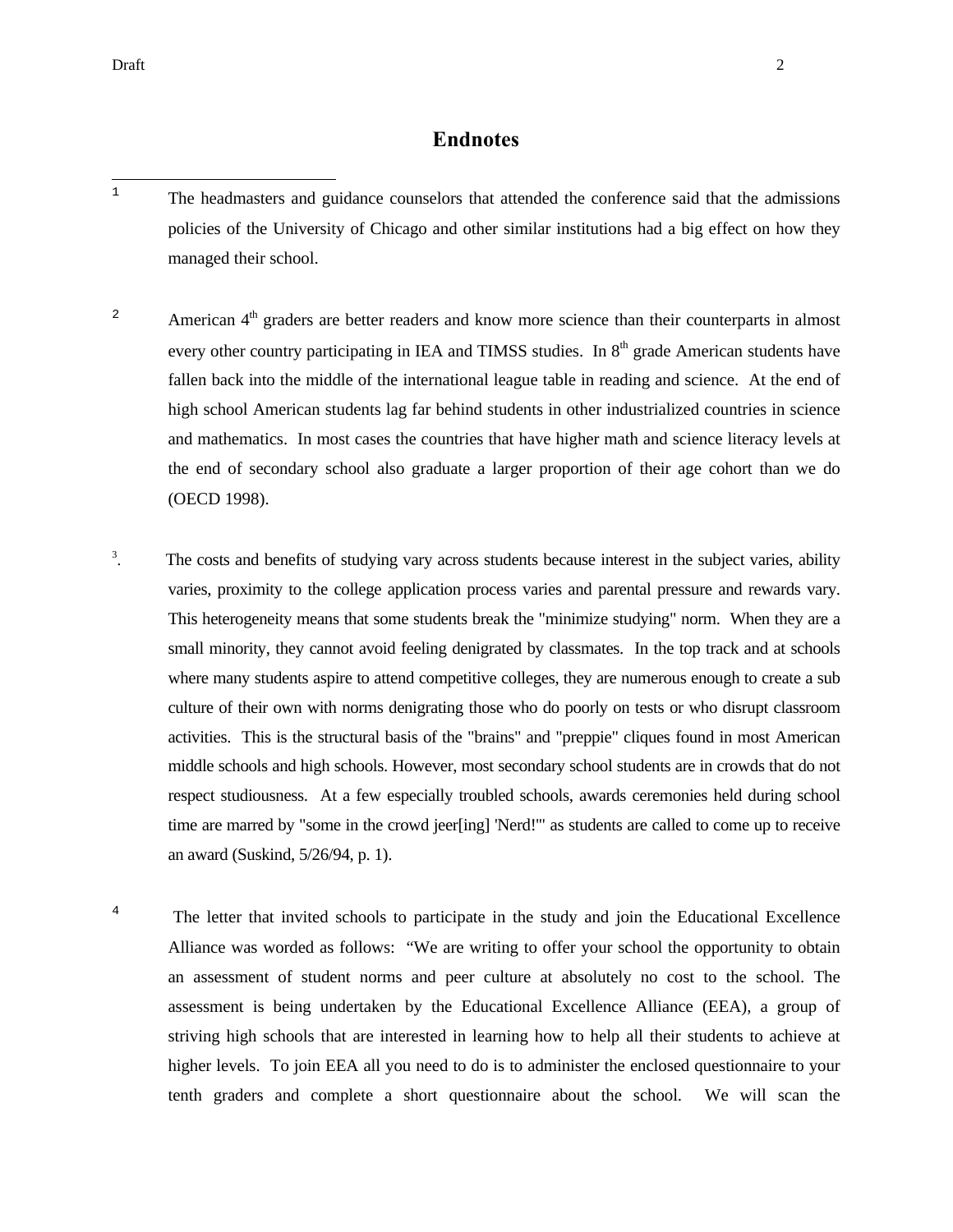$\overline{a}$ 

questionnaire, tabulate the answers and report back to you how the tenth grade answered each question and how their culture and norms compare with that of other schools serving students with similar socio-economic backgrounds. This report should allow you and your staff to more intelligently plan your efforts to improve achievement and build a student culture that honors academic achievement and respects individual differences…." This letter was sent to all high school principals and superintendents of schools in Connecticut and the superintendents and principals of high schools in northern New Jersey (Essex, Bergen, Hudson, Passaic and Morris counties), in Berkshire, Essex, Hampden, Norfolk, Middlesex,, Plymouth and Worcester counties in Massachusetts, Albany, Broome, Duchess, Erie, Nassau, Niagara, Oneida, Onondaga, Orange, Oswego, Putnam, Rensselaer, Rockland, Saratoga, Schenectady, Suffolk, Westchester counties in New York. New York City was approached but they chose not to participate. In addition invitations were sent to all non-public high schools in New York State outside of New York City and in the seven targeted Massachusetts counties. Ten to fifteen percent of invited schools agreed to participate in the study and returned their questionnaires in time to be included in this analysis.

<sup>5</sup> Candidate items for each scale were selected on an a priori basis. A few candidate items were dropped from scales when they failed to have the expected relationships with other items of the scale. Scales were then constructed by first standardizing (to have a zero mean and unit variance) each item in the scale, then averaging the standardized items using SAS's Means command (leaving out missing items when calculating the average), and then restandardizing the scale to have a population SD of 1.

<sup>6</sup> Public universities admitting thousands of students from a particular state have the ability to evaluate high school standards more reliably than our small college's admissions committee. They could, for example, tabulate student grade point averages by high school. Even better they could tabulate residuals from a regression using GPA and test scores to predict college GPAs. Julian Betts (1999) conducted such a study on students at the University of California, San Diego and found that the high school attended had a big effect on college GPA even when SAT scores and GPA were controlled. Students from schools where most of the parents had a college education had significantly higher college GPAs even when SATs and high school GPAs were controlled. When I was visiting Alberta a few years ago, I was told that the University of Alberta kept book on high schools in the province by doing computer runs on freshman year grades by high school. The information was used to help interpret GPAs and class rank. They do not advertise this practice, however.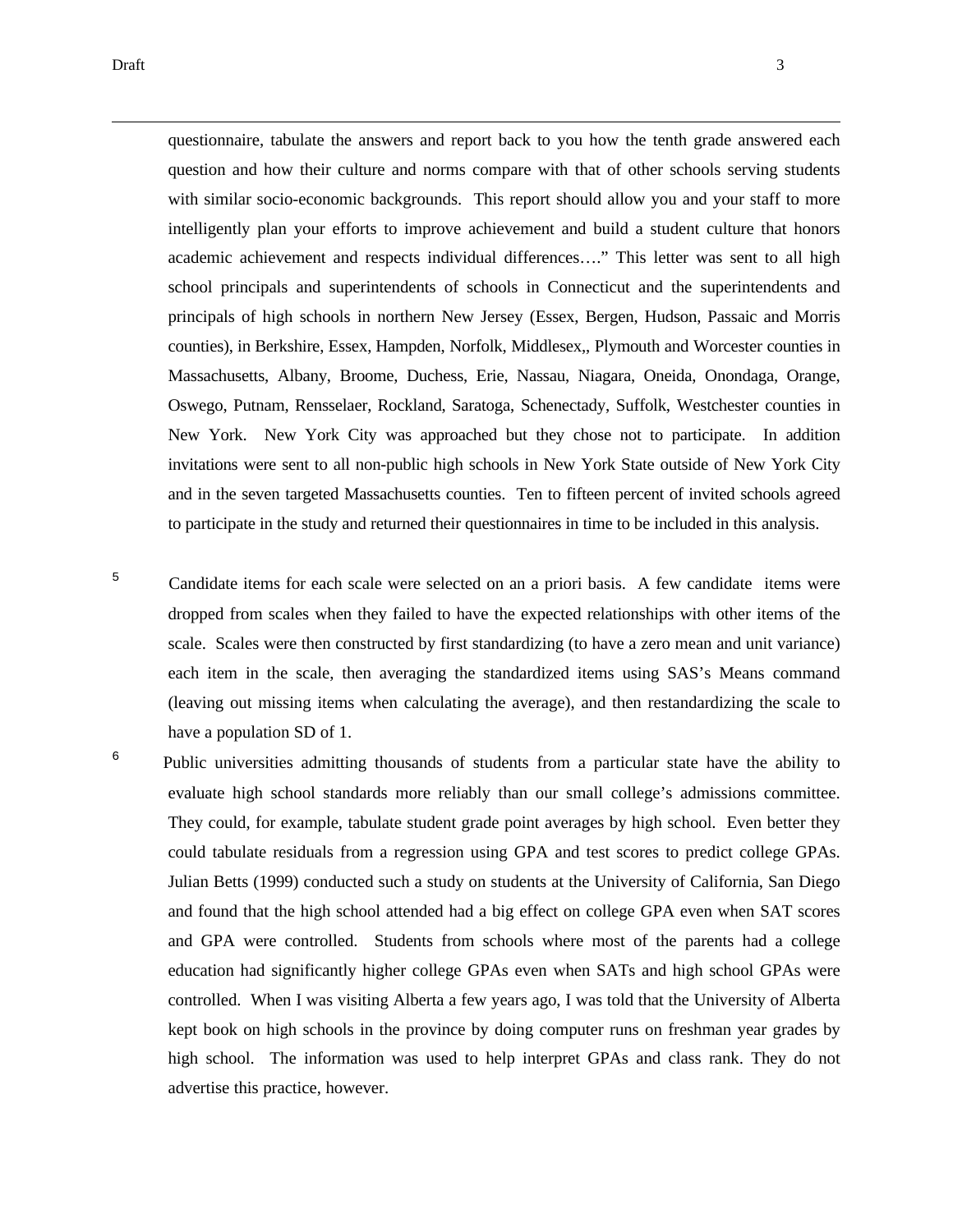$\overline{a}$ 

- $<sup>7</sup>$  In states that require students to pass minimum competency examinations (MCE) to graduate,</sup> increasing the number of students passing the MCE and getting the high school diploma can become the focus of the school improvement program. Unlike the expand AP strategy, increasing the pass rate on the MCE requires a big focus on helping struggling students. Note, that in both cases it is the existence of an external assessment and large rewards for doing well on the assessment that gives the principal a means of persuading the school board that students will receive tangible benefits if you give me the resources I need to do the job. In the absence of an MCE, the easiest way of increasing the high school graduation rate is to create caretaker classes that are close to impossible to fail for those at risk of dropping out. Many schools appear to pursue that strategy.
- <sup>8</sup> This may not be the best strategy, however, in states that use class rank as a primary criterion for selecting students for selective state universities. In these states—eg.. California and Texas moving to a district with low academic standards may maximize one's child's chances for admission to the top state university. Such a move, however, increases the chances your child will not succeed at the competitive university and fail out or dropout.
- 9. Publishing data on proportions of students meeting state targets on standardized tests probably speeds the process by which real improvements in a school's performance influence it's local reputation. However, other indicators such as SAT test scores, proportions going to various types of colleges and the socioeconomic background of the students tend to be more prominent. In Ithaca, New York, for example, the promotional literature of the high school focuses on SAT scores, National Merit Scholarship awards, college attendance rates and AP test results, not the results on State mandated proficiency exams. Only the AP test results are directly related to the quality of teaching at the school.
- <sup>10</sup> For example, an electronics technician program might admit only those with a minimum level of competence in algebra and physics.
- <sup>11</sup> The August administration of the exam would occur on college campuses as well as at high schools so that adults returning to college and freshman coming from other states could be assessed by the same placement test. Colleges could, if they want, develop their own placement test for out-of–state, foreign and adult students.